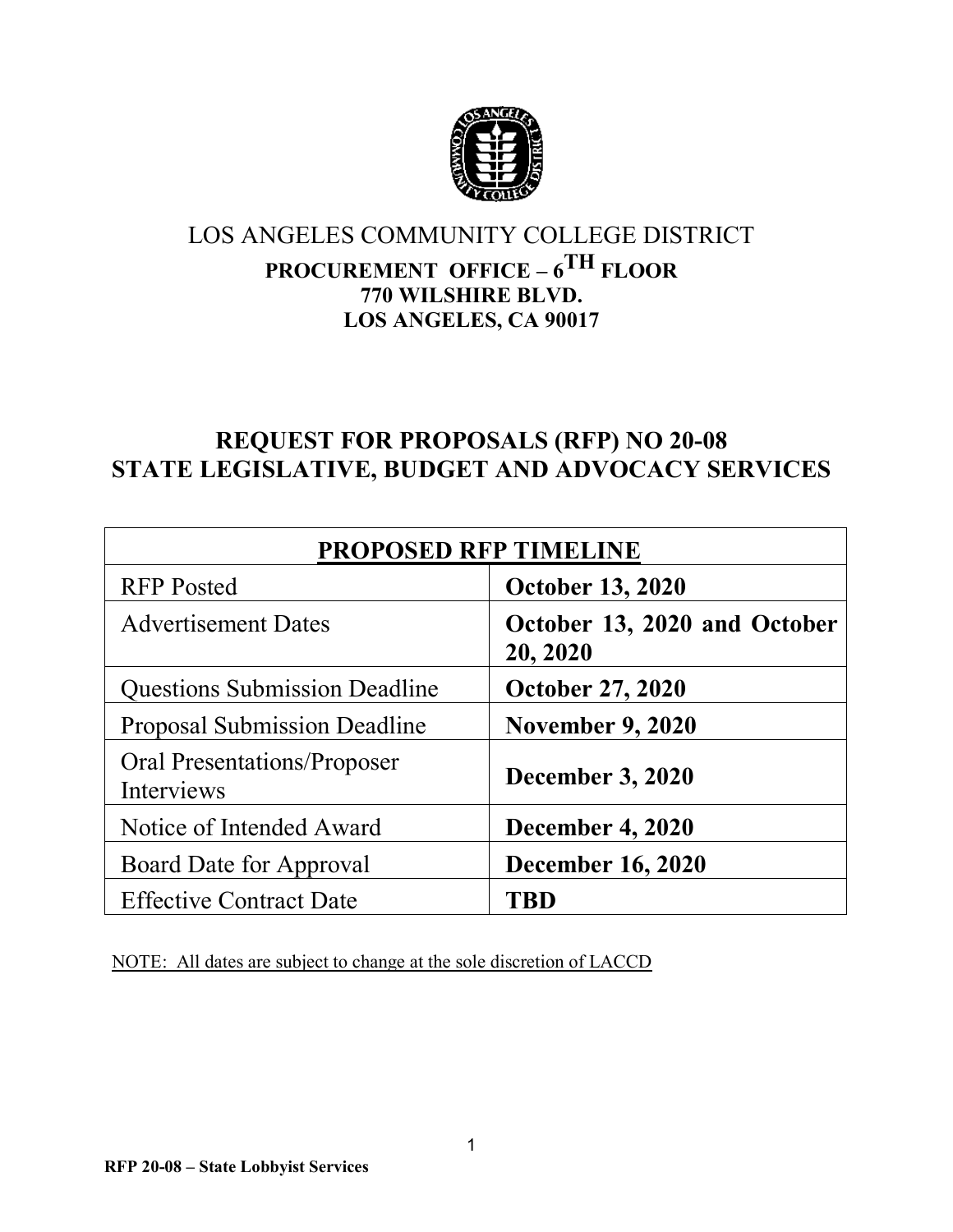# Table of Contents - $RFP 20-08-$ STATE LEGISLATIVE, BUDGET AND ADVOCACY SERVICES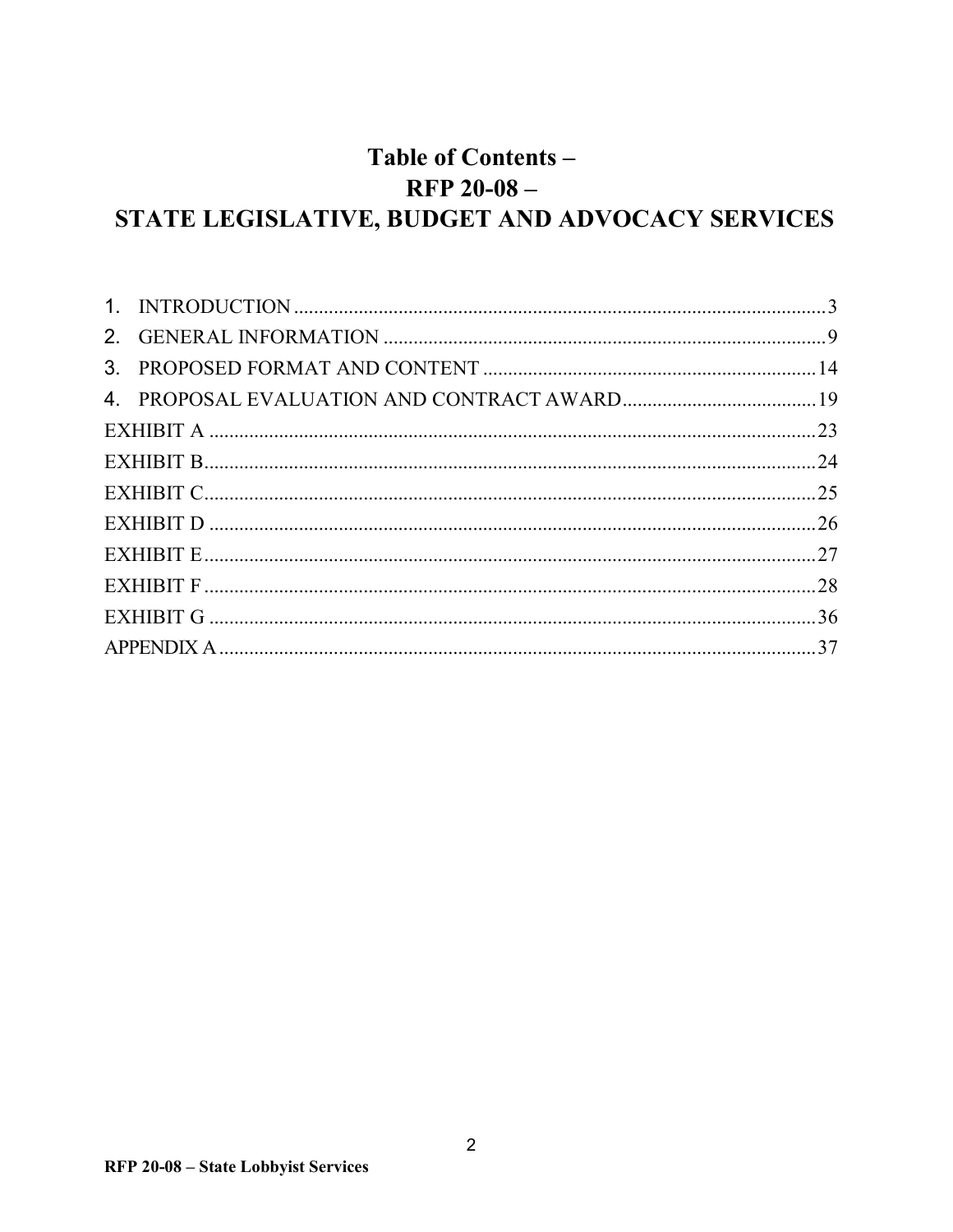## <span id="page-2-0"></span>**1. INTRODUCTION**

## **1.1 Purpose and Scope of RFP**

The public health emergency resulting from the COVID-19 Coronavirus pandemic has resulted in severe economic consequences for California's economy for years to come. To help the Los Angeles Community College District ("LACCD", "District") prepare and recover from anticipated state revenue declines and projected budget cuts, it will be critical that the District increases its presence and advocacy at the local, state, and federal levels. It will be more important than ever that we increase awareness about LACCD's contributions, services, and programs with policymakers.

Given the urgency of the situation, The District is seeking to contract with one or more lobbyist firms for legislative and advocacy services at the local and state levels to assist the Los Angeles Community College District in its long-range planning for organizational and institutional development and establishing priorities among its funding and policy objectives. The contractor(s) shall also assist in developing and implementing strategic plans, and in expanding its government and advocacy outreach activities in all areas of local and state government, as well as community positioning.

Proposers may submit proposals for one, some or all classes set forth in the RFP "Scope of Services" subsections as follows:

- 1.3.1 Legislative and Advocacy Consulting Services **Class 1**
- 1.3.2 State Budget Advocacy Consulting Services **Class 2**
- 1.3.3 Statewide Advocacy Consulting Services **Class 3**

Each subsection will be evaluated and scored separately.

**Multiple Firms May Be Selected.** LACCD reserves the right to select none, or more than one firm to provide the required State lobbying services. In addition to, the LACCD may reject all proposals and decide to withdraw its RFP in its entirety.

## **1.2 About the District**

The District was organized in 1969 and is governed by an elected Board of Trustees and is part of the statewide California Community College system. Members of the Board of Trustees are elected at large to serve four-year terms. The District is the largest community college district in California and one of the largest in the nation. More background information can be found about the District online at www.laccd.edu.

The District serves a population of several million residents in southern California within an area of nearly 900 square miles of metropolitan Los Angeles and the County of Los Angeles that includes more than 30 incorporated cities unincorporated communities. The District extends from Agoura Hills in the western part of the San Fernando Valley to the City of San Fernando in the northeast. The service area includes Culver City on the western side of the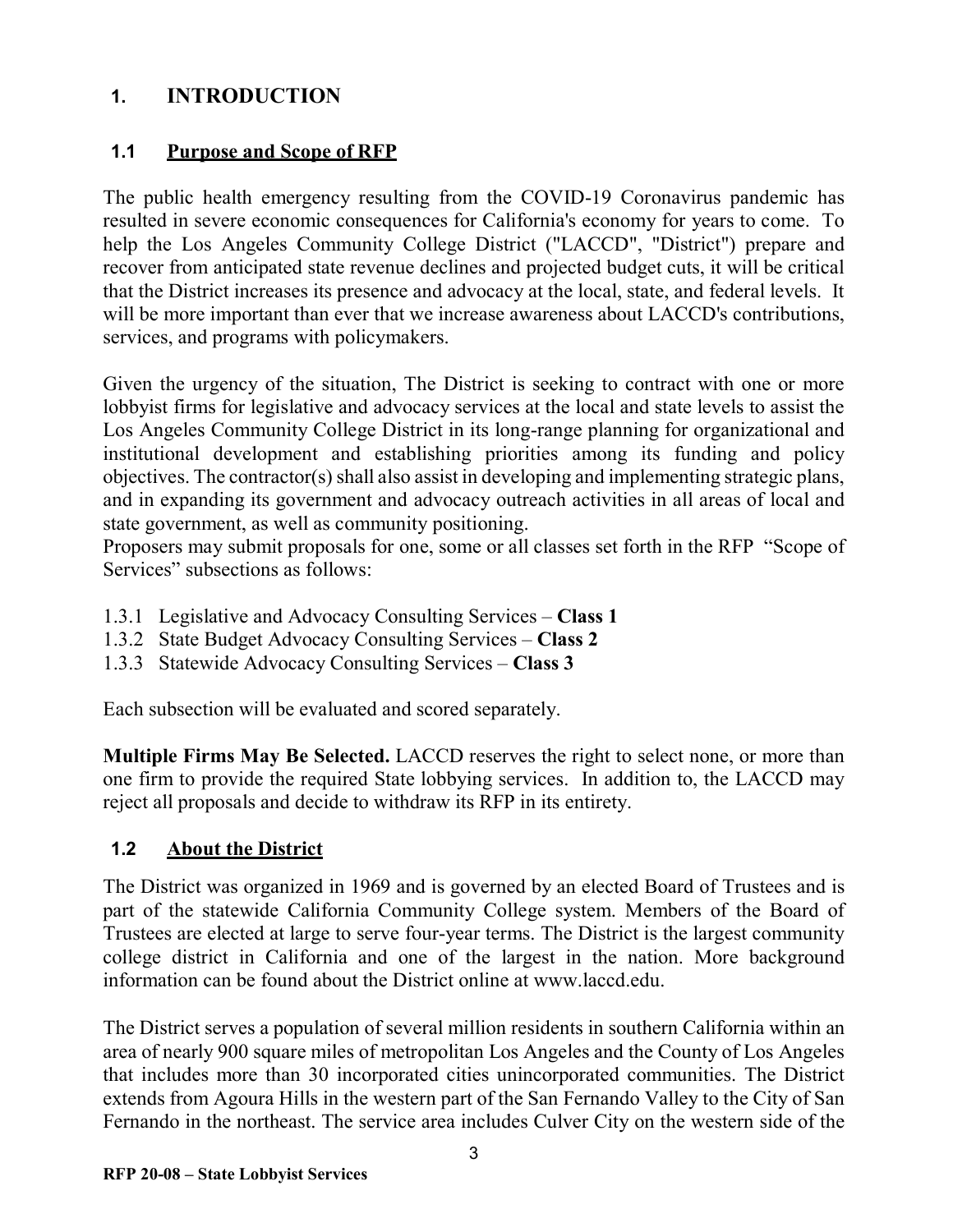greater Los Angeles basin, Monterey Park and San Gabriel on the east side as well as Palos Verdes Estates and San Pedro to the south.

In keeping with its mission, the District provides about 230,000 full and part-time students each year with comprehensive lower-division general education, career and technical education, transfer education, credit and non-credit instructional programs geared to meet the needs of the communities its colleges serve and which meet the changing needs of students for academic and career preparation, civic engagement, and lifelong learning. The District has nine fully accredited colleges: East Los Angeles College, Los Angeles City College, Los Angeles Harbor College, Los Angeles Mission College, Los Angeles Southwest College, Los Angeles Trade-Technical College, Los Angeles Valley College, Los Angeles Pierce College, and West Los Angeles College. The physical footprint of colleges ranges in size from twenty-two acres (Los Angeles Trade Tech College) to over four hundred fifty acres (Los Angeles Pierce College). Within the District, taxpayer approved bond programs have helped provide new and upgraded facilities at District sites and the nine colleges, including, among other projects, newly constructed classroom and instructional laboratory buildings, learning resource centers (libraries with specialized learning/tutoring centers) as well as original instructional buildings, parking structures, maintenance yards, athletic fields and gymnasiums.

Student demographics of largest enrollment include more than 58.6 percent who identify as Hispanic/Latinx; 14.9 percent as White; 8.8 percent as African American, 6.5 percent as Asian.

In the 2019-20 Academic Year, the District conferred nearly 30,000 awards to students, including two-year degrees, degrees for transfer and certificates. The District maintains an active free-tuition program available to all first-time, full-time students, regardless of age, race/ethnicity or demographic background. More than 10,000 students are currently part of the Los Angeles College Promise Program. In addition, the District's 2020-2021 budget totaled \$5.6 billion. This amount included \$3.9 billion of Proposition A, AA, and Measures J and CC Bonds in the Building Fund.

Over the last several years, the District has successfully sponsored pioneering legislative proposals that have made significant progress toward increasing access to a high-quality community college education for California's students. As a result, the District is publicly recognized as a leader and advocacy resource in progressive higher education legislation.

## **1.3 Scope of Services**

## **1.3.1 Legislative and Advocacy Consulting Services – Class 1**

• Maintain a statewide presence with an understanding of the economic and political landscape of the Los Angeles region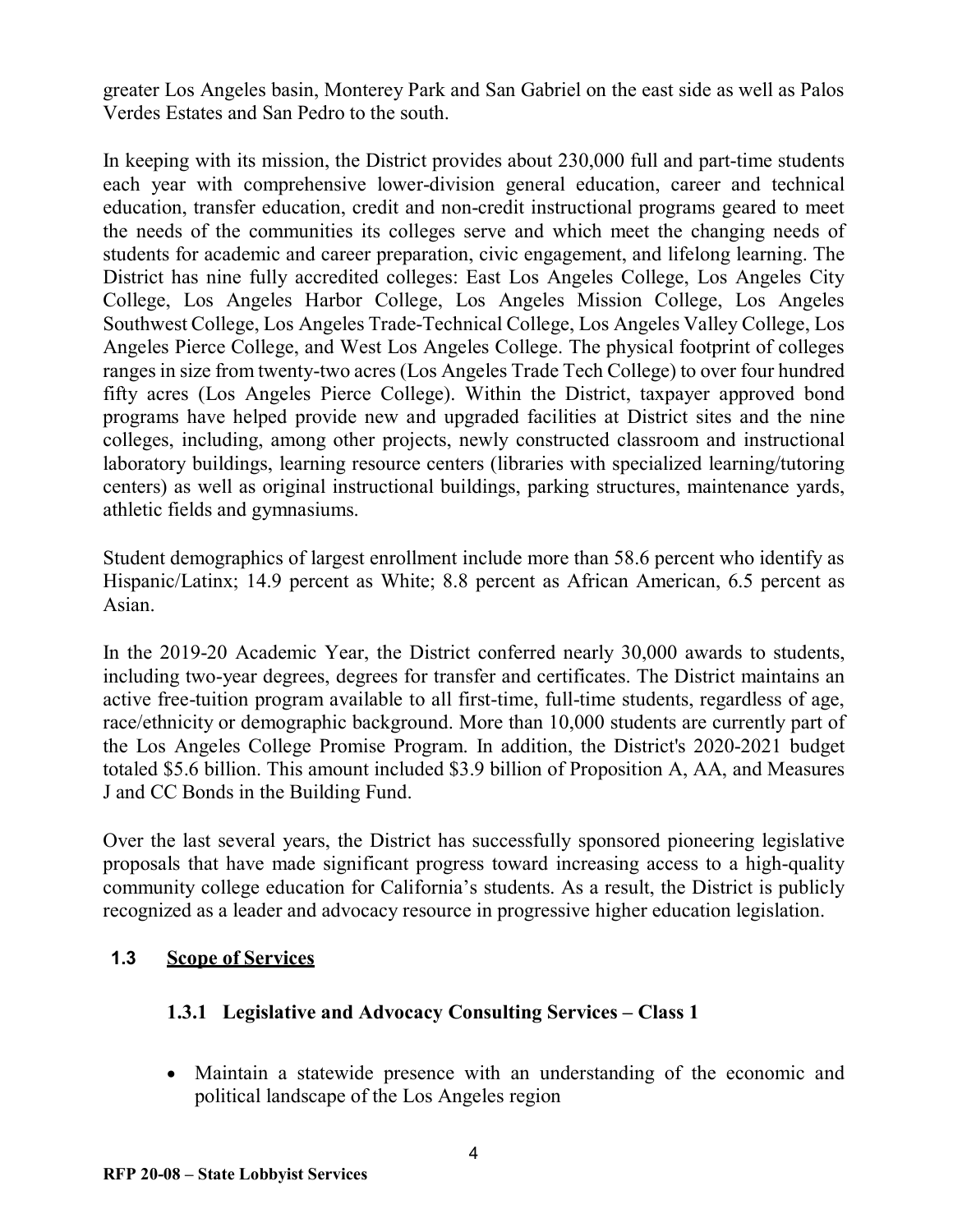- Monitor higher education legislation and legislation impacting community college students, staff and faculty and testify before legislative policy committees
- Demonstrate a proven ability to collaborate and coordinate activities on issues concerning Community Colleges, grants, economic development and federal legislation
- Work in partnership with the Chancellor and the Administrative Officer to the Chancellor to propose a legislative/policy agenda to the Legislative Affairs Committee of the Board of Trustees
- Consult with the Chancellor and the Chancellor's executive team to gain an understanding of the colleges' and District's strategic goals, priorities and initiatives
- Develop an annual legislative plan in concert with the colleges' and District's strategic goals and develop a funding and legislative priorities strategy to achieve these goals, priorities and initiatives
- Present an annual proposed legislative agenda to the Chancellor and the Board Committee on Legislative & Public Affairs to ensure appropriate priority for attainment of goals
- Work with the Administrative Officer to the Chancellor to monitor the legislative process throughout the session and maintain an updated legislative matrix of higher education legislation introduced annually
- Implement legislative advocacy strategies in keeping with the District's approved legislative agenda and priorities
- Conduct weekly legislative calls with District personnel on legislative updates and issues specific to LACCD
- Prepare monthly written and oral reports to the Legislative and Public Affairs Committee of the Board
- Serve as a key advisor to the Chancellor and the Administrative Officer to the Chancellor regarding budgetary opportunities and advocacy issues for the colleges and District as a whole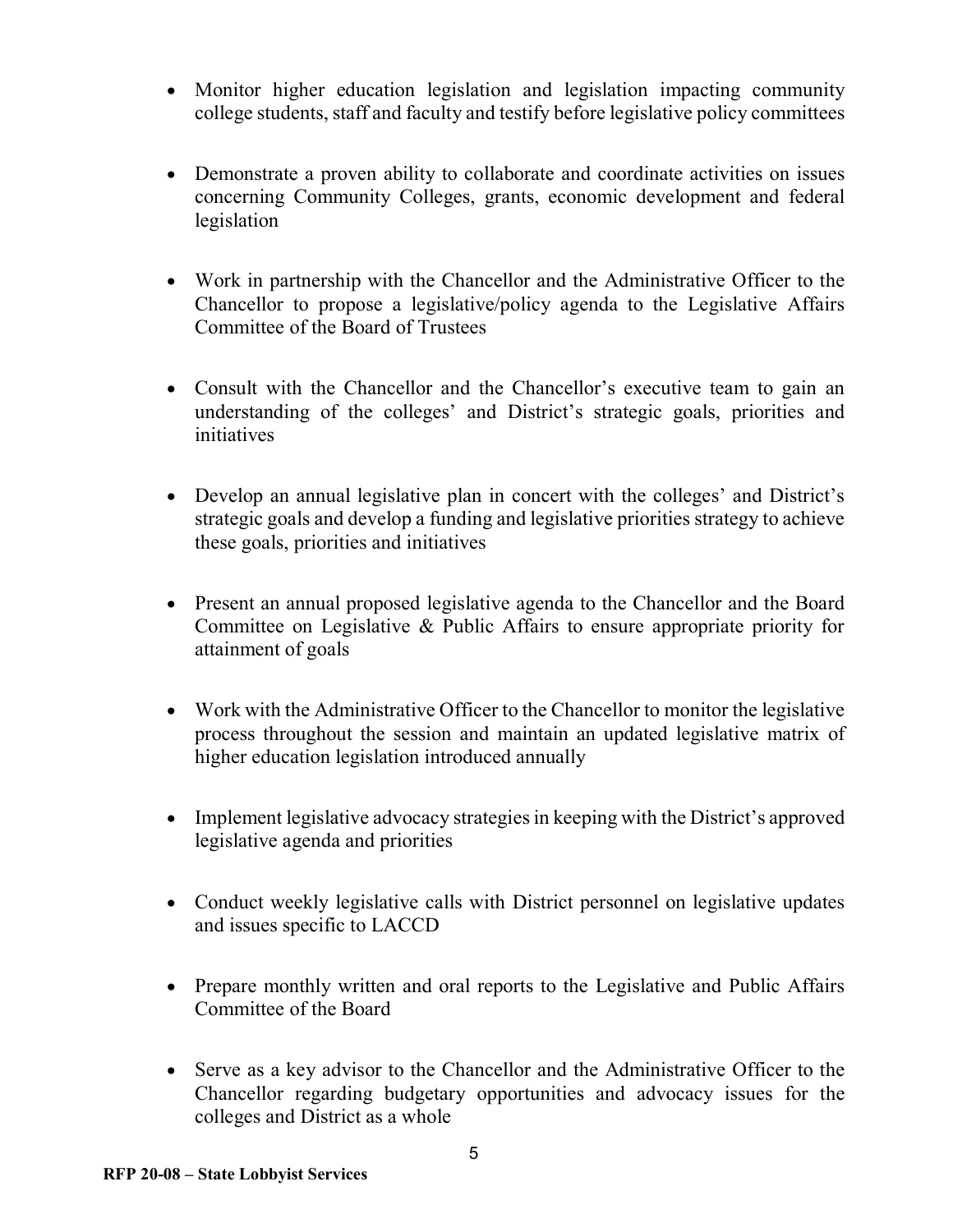- Prepare policy materials for Board members, Chancellor and District staff for legislative and state office visits
- Under the guidance of the Administrative Officer to the Chancellor, develop policy collateral materials for use by Board members, Chancellor and other District personnel
- Maintain positive and functional working relationships with state legislators and key staff on behalf of the District
- Respond to inquiries from state and legislator offices regarding the District's perspective on proposed legislation, based on communications with or as directed by the Chancellor or Administrative Officer to the Chancellor
- Schedule appointments with appropriate legislators and key staff regarding legislative opportunities and advocacy issues for the colleges and District as a whole
- Represent the interests of the District with integrity and professionalism

## **1.3.2 State Budget Advocacy Consulting Services – Class 2**

- Serve as a point of contact and interface for LACCD and the Department of Finance, Legislative Analyst Office and state legislative budget and appropriations committees
- Represent/testify on behalf of the District before the legislative Budget and Appropriations Committees
- Assist with identifying and securing new funding opportunities, in the state's budget to ensure the District's goals are being addressed and advanced
- Work in partnership with the Chancellor and the Administrative Officer to the Chancellor to propose to monitor the budget process throughout the session and to propose budgetary action to the Legislative Affairs Committee of the Board of **Trustees**
- Propose and implement funding strategies in keeping with the District's approved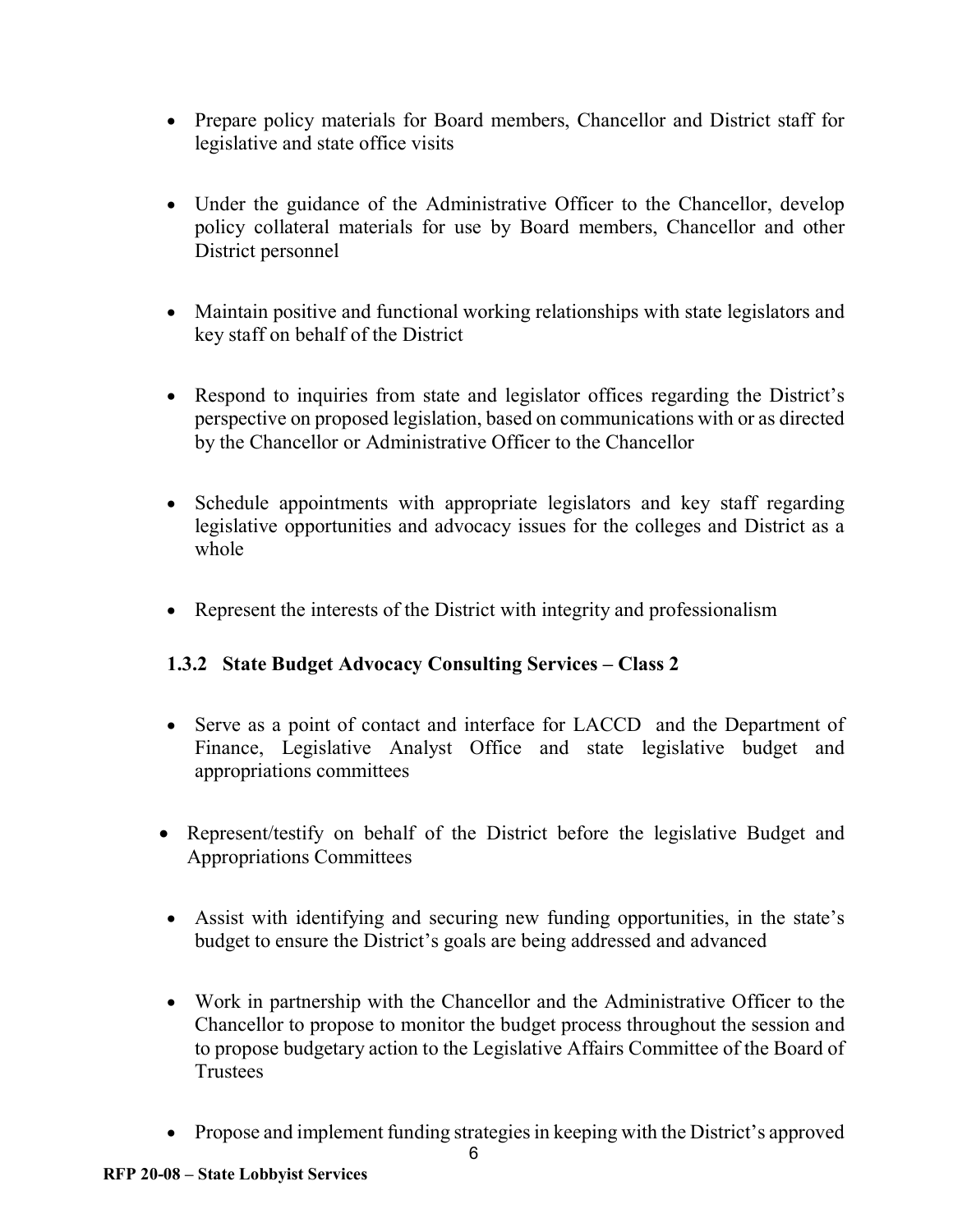legislative agenda and priorities

- Present an annual proposed budget priorities agenda to the Chancellor and Legislative & Public Affairs Committee of the Board on to ensure attainment of the District's budget goals
- Prepare monthly written and oral reports to the Legislative and Public Affairs Committee of the Board
- Participate in weekly calls with District personnel on budget updates specific to LACCD
- Serve as a key advisor to the Chancellor and the Administrative Officer to the Chancellor regarding funding opportunities for the colleges and District as a whole
- Respond to inquiries from state and legislator offices regarding the District's fiscal/budget needs based on communications with or as directed by the Chancellor or Administrative Officer to the Chancellor
- Prepare reports to the Chancellor, Administrative Officer to the Chancellor and the Board committee on Legislative and Public Affairs on a weekly basis or as requested
- Maintain positive and functional working relationships with local, regional and state legislators and key staff on behalf of the District
- Schedule appointments with appropriate legislators and key staff regarding budget opportunities and advocacy issues for the colleges and District as a whole
- Represent the interests of the District with integrity and professionalism

## **1.3.3 Statewide and District Advocacy Consulting Services – Class 3**

• Maintain positive and functional working relationships with the State Chancellor's Office and the Community College League of California (CCLC), Board of Governors of the California Community Colleges, and other key K12, nonprofit, community college, and higher education organizations on behalf of the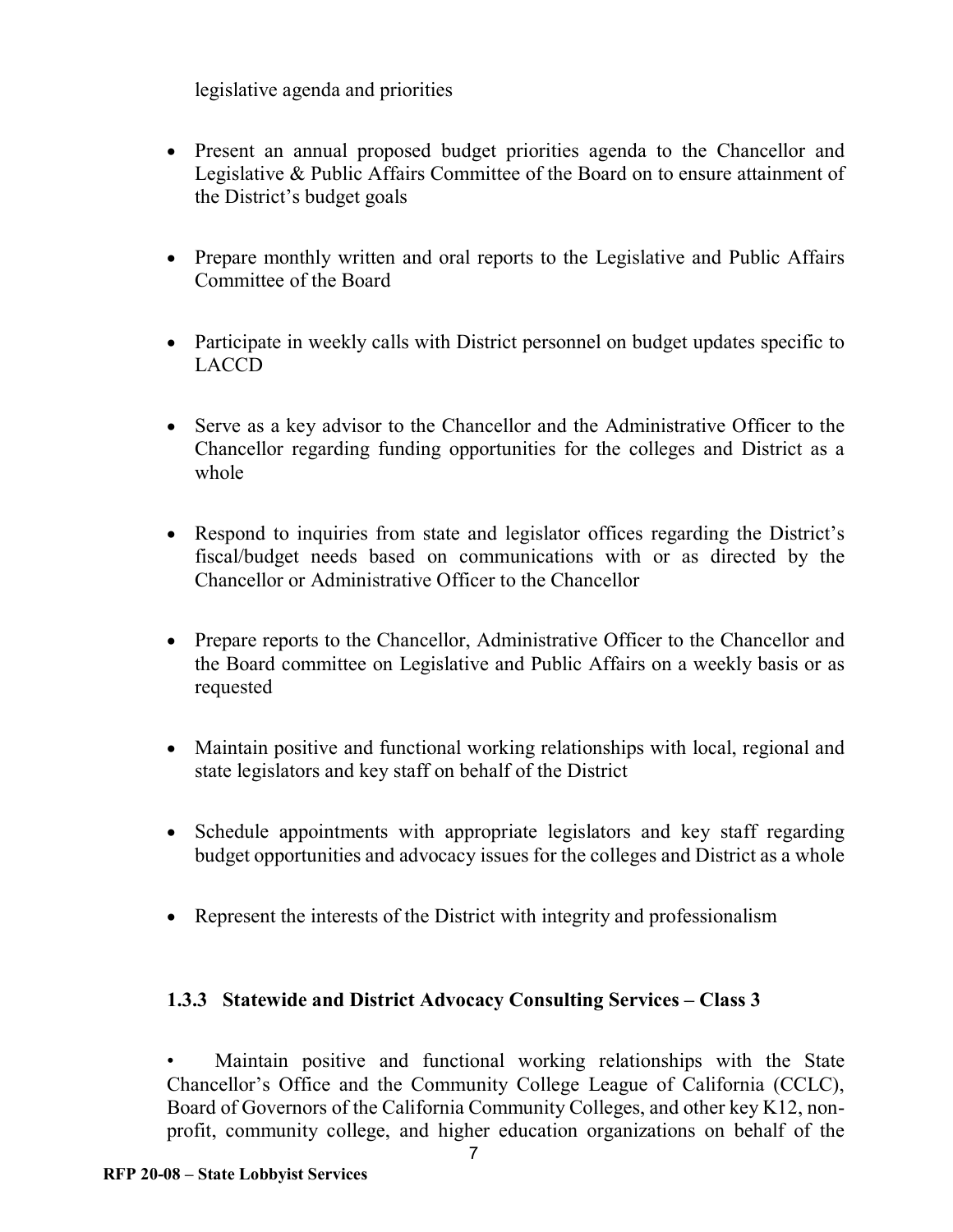#### **District**

• Maintain a statewide presence with an understanding of the economic and political landscape of the Los Angeles region, LACCD student population and the District's policy priorities

• Provide Legislative updates to District Committees as requested. Committees includes but not limited to the DACA Immigration Taskforce, the Chancellor's Advisory Committee on Asian Pacific Islander Affairs and the Chancellor's Advisory Committee on Black/African American Student Affairs

- Propose and implement advocacy strategies in keeping with the District's approved policy agenda and priorities
- Maintain positive and functional working relationships on behalf of the **District**
- Prepare reports to the Chancellor, Administrative Officer to the Chancellor and the Board committee on Legislative and Public Affairs on a weekly basis or as requested
- Represent the interests of the District with integrity and professionalism

The LACCD welcomes a diverse pool of proposers to submit to the RFP. This includes those firms that have received LGBTQIA certification by recognized municipal agencies.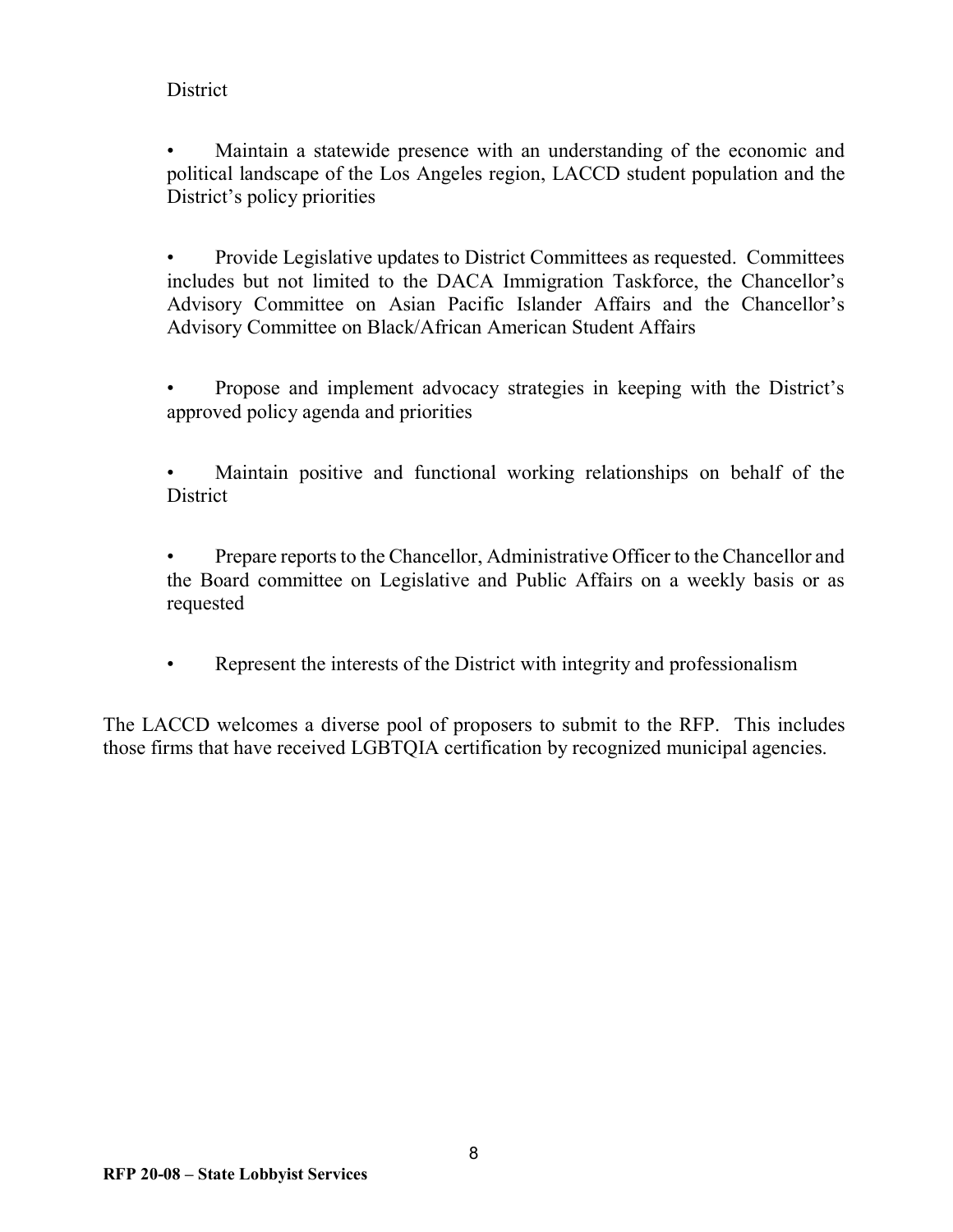## <span id="page-8-0"></span>**2. GENERAL INFORMATION**

#### **2.1 Proposal Submittal**

The proposer shall submit to the District a printed original and six (6) copies of its proposal, together with one **(1) copy on an USB drive** containing an electronic version of the proposal in Microsoft Word format, no later than **2:00 p.m. PST, on November 9, 2020.** Proposals are to be enclosed in a sealed package plainly marked and displaying the proposer's legal name and the words "**Proposal Responding to RFP No. 20-08: STATE LOBBYIST SERVICES** 

Mail or deliver proposals to:

J**ames Watson, Procurement Manager Los Angeles Community College District Business Services Division 770 Wilshire Boulevard Los Angeles, CA 90017-3719 Phone: (213) 891-2921 - Phone Email: [watsonjb@laccd.edu](mailto:watsonjb@laccd.edu)**

It is the sole responsibility of the proposer to ensure that the proposal is delivered on time. Any proposal received after the stated deadline, may, at the sole discretion of the District, be returned without consideration. It is the practice of LACCD not to consider late offers unless it is determined that a selection cannot be made from among the proposals received on time. LACCD shall not be responsible for, nor accept as a valid excuse for late proposal delivery, any delay in mail service, or other method of delivery used by the proposer**. Proposals submitted via fax, telephone or e-mail will not be accepted**. If hand- delivered, ample time should be allowed for delays caused by downtown Los Angeles traffic and parking. LACCD does not provide parking accommodations to proposers submitting proposals.

All proposals must be firm offers subject to acceptance by LACCD and may not be withdrawn for a period of 90 calendar days following the last day to submit proposals. Proposals may not be amended once submitted to LACCD, except as permitted by LACCD.

#### **2.2 Questions from Proposers**

Questions are to be submitted in writing by email to James Watson at [watsonjb@LACCD.edu](mailto:watsonjb@LACCD.edu) **no later than 2:00 p.m. PST, on October 27, 2020** (the "Questions Submission Deadline), with the subject, **"***Questions for RFP No. 20- 08: STATE LOBBYIST SERVICES ".*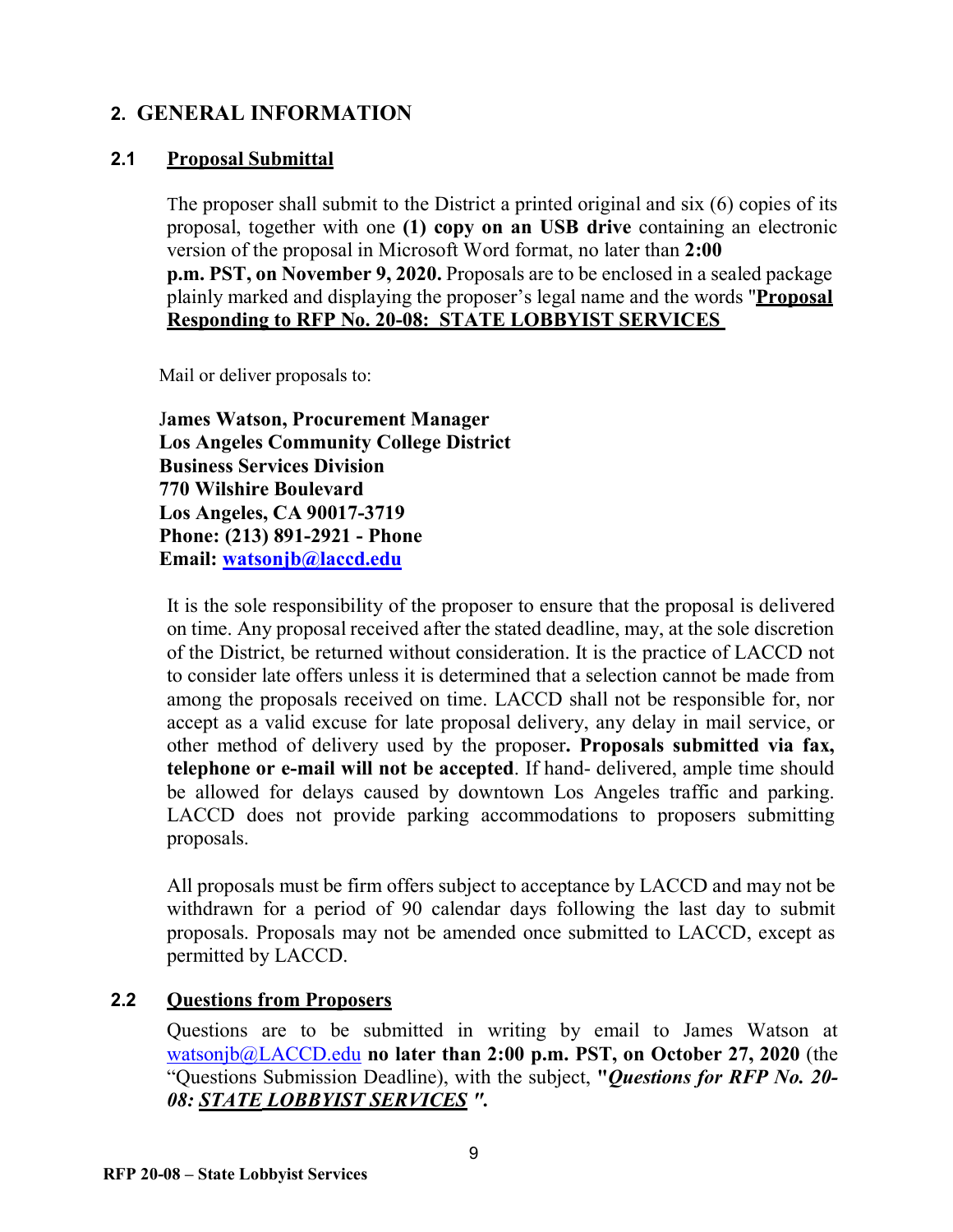Proposers are asked to submit all questions in writing by the question's deadline. LACCD shall not be obligated to answer any questions received after the abovespecified deadline or submitted in a manner other than as instructed above.

Proposers are instructed not to contact District personnel or its agents in any other manner concerning this RFP. Unauthorized contact, at LACCD's sole discretion, will be grounds for disqualification of a proposer. Written responses from the District will be posted on the [website:](http://www.laccd.edu/Departments/BusinessServices/Contract-Services/Pages/Bids-And-Proposals.aspx)

[http://www.laccd.edu/Departments/BusinessServices/Contract-](http://www.laccd.edu/Departments/BusinessServices/Contract-Services/Pages/Bids-And-Proposals.aspx)[Services/Pages/Bids-And-Proposals.aspx](http://www.laccd.edu/Departments/BusinessServices/Contract-Services/Pages/Bids-And-Proposals.aspx)

## **2.3 RFP Addenda/Clarifications**

If it becomes necessary for LACCD to revise any part of this RFP, or to provide clarification or additional information after the proposal documents are released, written addenda will be posted at

<http://www.laccd.edu/Departments/BusinessServices/Contract->[Services/Pages/Bids-And-Proposals.aspx.](http://www.laccd.edu/Departments/BusinessServices/Contract-Services/Pages/Bids-And-Proposals.aspx)

It shall be the responsibility of the proposers to check the website for addenda issued. All addenda issued shall become part of the RFP. Proposer's acknowledgement of the addenda must be declared in the proposal. See [EXHIBIT D](#page-25-0)

#### **2.4 Pre-Contractual Expenses**

Pre-contractual expenses are defined as any expenses incurred by the proposer in: (1) preparing its proposal in response to this RFP; (2) submitting that proposal to LACCD; (3) negotiating with LACCD any matter related to this RFP, including a possible contract; or (4) engaging in any other activity prior to the effective date of award, if any, of a contract resulting from this RFP. LACCD shall not, under any circumstance, be liable for any pre-contractual expenses incurred by proposers.

#### **2.5 No Commitment to Award**

Issuance of this RFP and receipt of proposals does not commit LACCD to award a contract. LACCD expressly reserves the right to postpone proposal opening for its own convenience, to accept or reject any or all proposals received in response to this RFP, to negotiate with more than one proposer concurrently, or to cancel all or part of this RFP.

#### **2.6 Joint Offers**

Joint proposals are not acceptable; however, the District may select co-lobbyists or multiple lobbyists. Multiple firms may submit together as long as the structure is such that one firm acts as a prime and others act as subcontractors. In this case,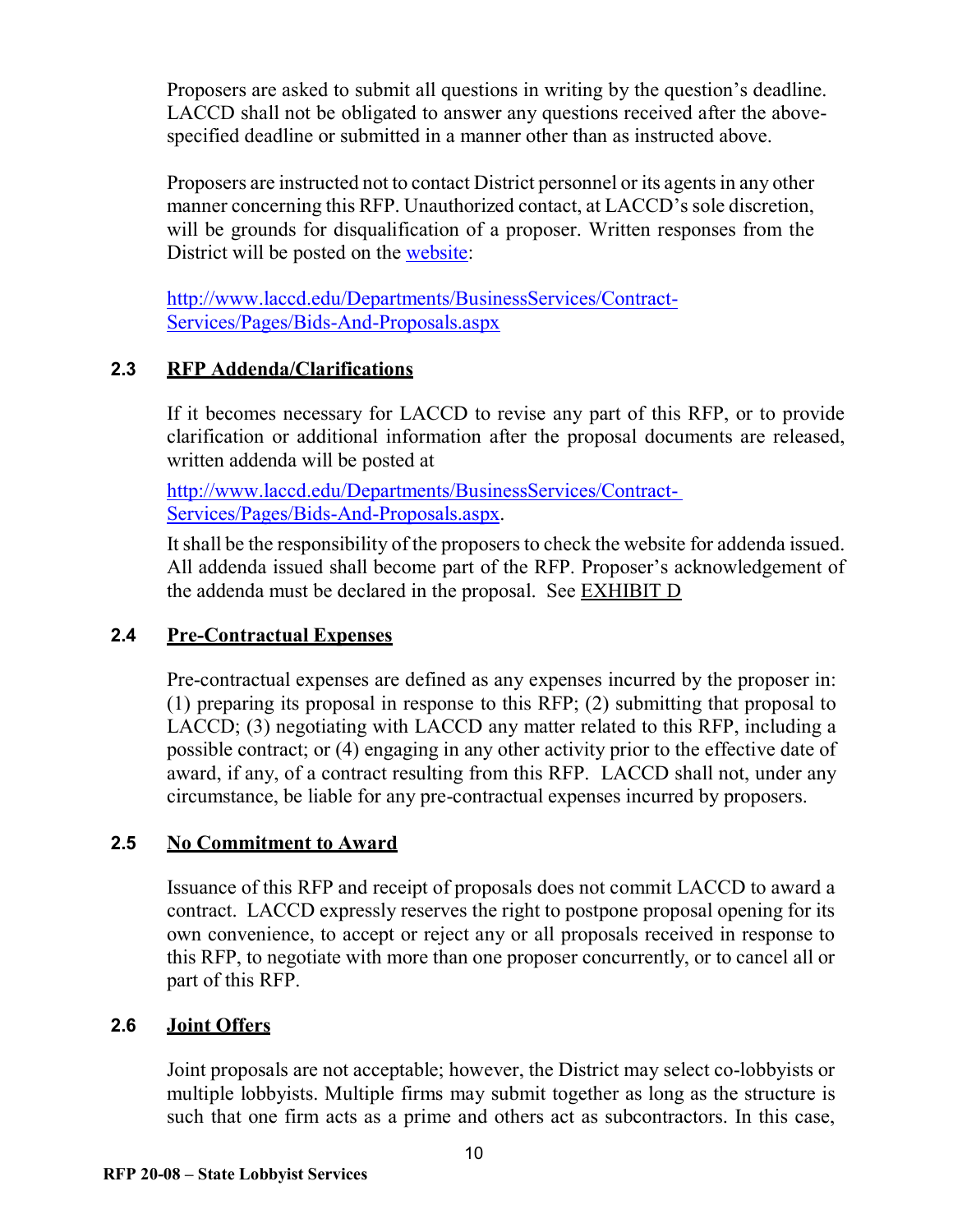LACCD will execute a contract with the firm acting as the prime contractor. The District may designate a lead within the selected firm(s).

### **2.7 Proposed Contract**

The Sample Form Agreement presented in [EXHIBIT F](#page-27-0) (Professional Services Agreement) of this RFP is the agreement proposed for execution with the successful proposer. It may be modified to incorporate other pertinent terms and conditions set forth in this RFP, including those added by addendum, and to reflect the proposer's offer or the outcome of contract negotiations, if any, conducted with the proposer. Exceptions to the terms and conditions of the Sample Form Agreement, or the proposer's inability to comply with any of its provisions of the Sample Form Agreement, must be declared in the proposal, as provided in the following Section 2.8, Exceptions and Deviations.

## **2.8 Exceptions/Deviations**

Any exceptions to, deviations from, or inability to comply with the requirements set forth in this RFP, or the terms and conditions contained in the Sample Form Agreement, must be declared in writing in [EXHIBIT E](#page-26-0) within the proposal; failure to do so will prevent proposer from asserting its inability to comply with the terms or conditions later on. Such exceptions or deviations must be segregated as a separate element of the proposal under Exhibit E- "Exceptions and Deviations to Sample Form Agreement." The District will make a good faith effort to consider contractual issues identified by vendors and LACCD requires all proposing vendors to similarly make a good faith effort to comply with the District's sample agreement terms and conditions.

Proposals that mandate the use of vendor standard services contract, rather than utilizing the District's standard services contract will result in that firm's proposal being judged non-responsive and these proposals will be rejected. Proposals that reject the following integral provisions of the District's contract terms and conditions will be treated as a rejection of the District's contract and these proposals will be rejected.

Section 7 – Term of Agreement Section 18 – Governing Law Section 19 – Non-Discrimination Section 22 – Board Authorization Section 27 – Requirements for Federally-Funded Contracts

The proposer's attention is directed particularly to Section 15 in the Sample Form Agreement, which specifies the minimum insurance requirements that must be met by the successful proposer(s). The proposer's inability or unwillingness to meet these requirements as a condition of award must be stated as an exception in the proposal.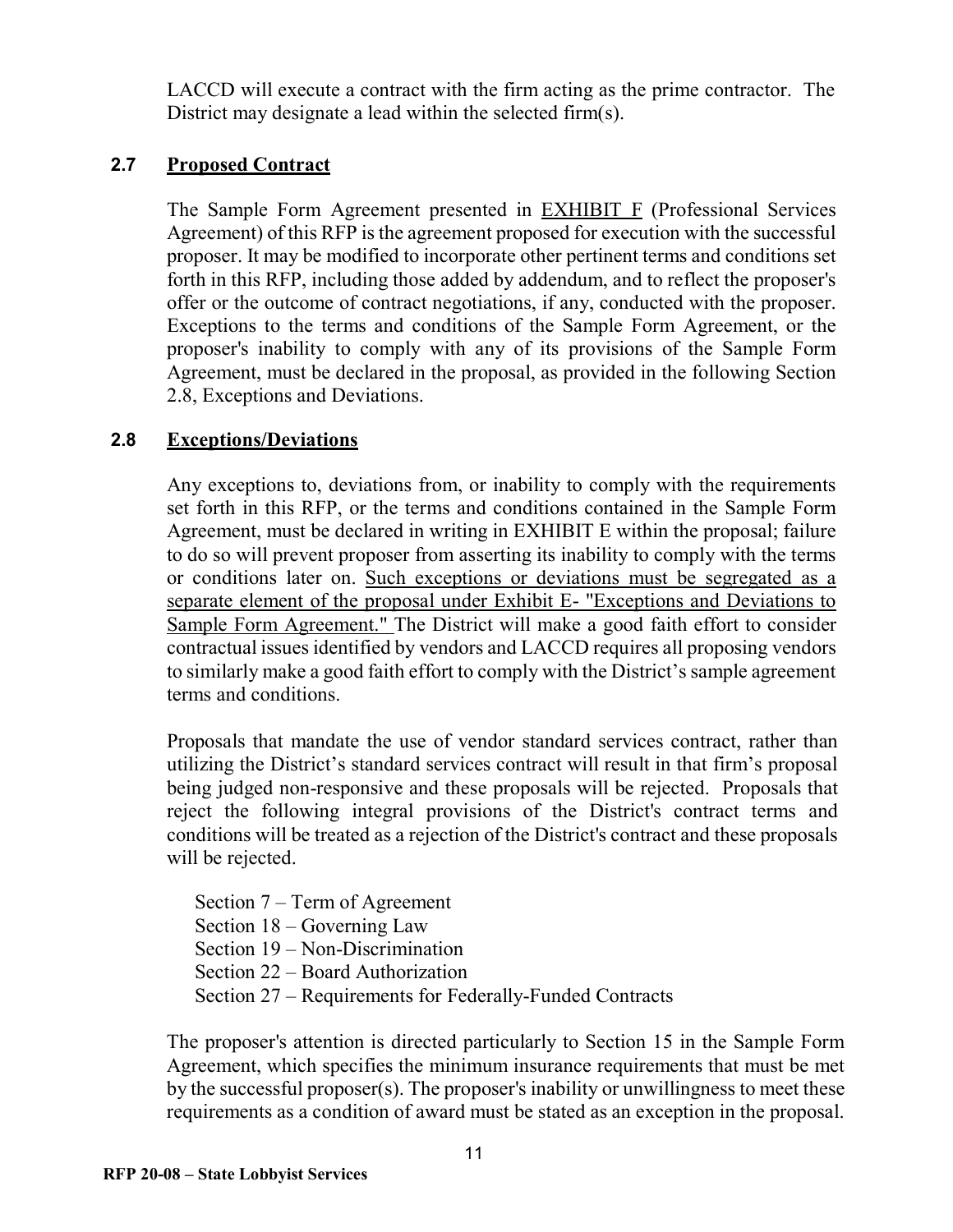#### **2.9 Exemption from Disclosure.**

Proposals will remain confidential in their entirety until the evaluation and analysis process is complete and a recommendation of an award has been submitted to the Los Angeles Community College District, except for information declared at the proposal opening date. All proposals submitted will become the property of the Los Angeles Community College District. The preparer must identify, in writing, all copyrighted material, trade secrets, or other proprietary information that the preparer claims are exempt from disclosure under the Public Records Act (California Government Code Section 6250 et seq.). Any firm claiming such an exemption must also state in the bid that "the bidder agrees to indemnify and hold harmless the Los Angeles Community College District, its Board of Trustees, and its officers, employees and agents, from any claims, liability, or damages against, and to defend any action brought against above said entities for their refusal to disclose such material, trade secrets, or other proprietary information by any party." Failure of a proposal to include such a statement will be deemed a waiver of any exemption from disclosure under the Public Records Act. A blanket statement that all contents of the proposal are confidential or proprietary will not be honored by the District.

#### **2.10 Protests**

Any proposer that has provided a sealed bid or proposal to the District may protest the solicitation or award of a contract for violations of LACCD's procurement policies or of laws and regulations governing LACCD's procurement activities, provided the proposer has complied with PP-04-09, Bid Protest and Appeals. [http://www.laccd.edu/Departments/BusinessServices/Contract-](http://www.laccd.edu/Departments/BusinessServices/Contract-Services/Documents/04-09-bid-protest-and-appeal.pdf)[Services/Documents/04-09-bid-protest-and-appeal.pdf.](http://www.laccd.edu/Departments/BusinessServices/Contract-Services/Documents/04-09-bid-protest-and-appeal.pdf) The Annual Adjustment Bid threshold for 2020 is \$95,200.

In order to be considered, all protests must be in writing and filed with and received by LACCD, not more than five (5) business days following the date of issuance of the District's Notice of Intent to Award with the contact below. The protest letter must state the basis for the protest and the remedy sought. Protests received by LACCD after this date will be returned to the sender.

**Director of Business Services Los Angeles Community College District 770 Wilshire Blvd, 6th Floor Los Angeles, CA 90017**

Failure to timely file the proposal protest shall constitute grounds for the District to deny the proposal protest without further consideration of the grounds stated therein.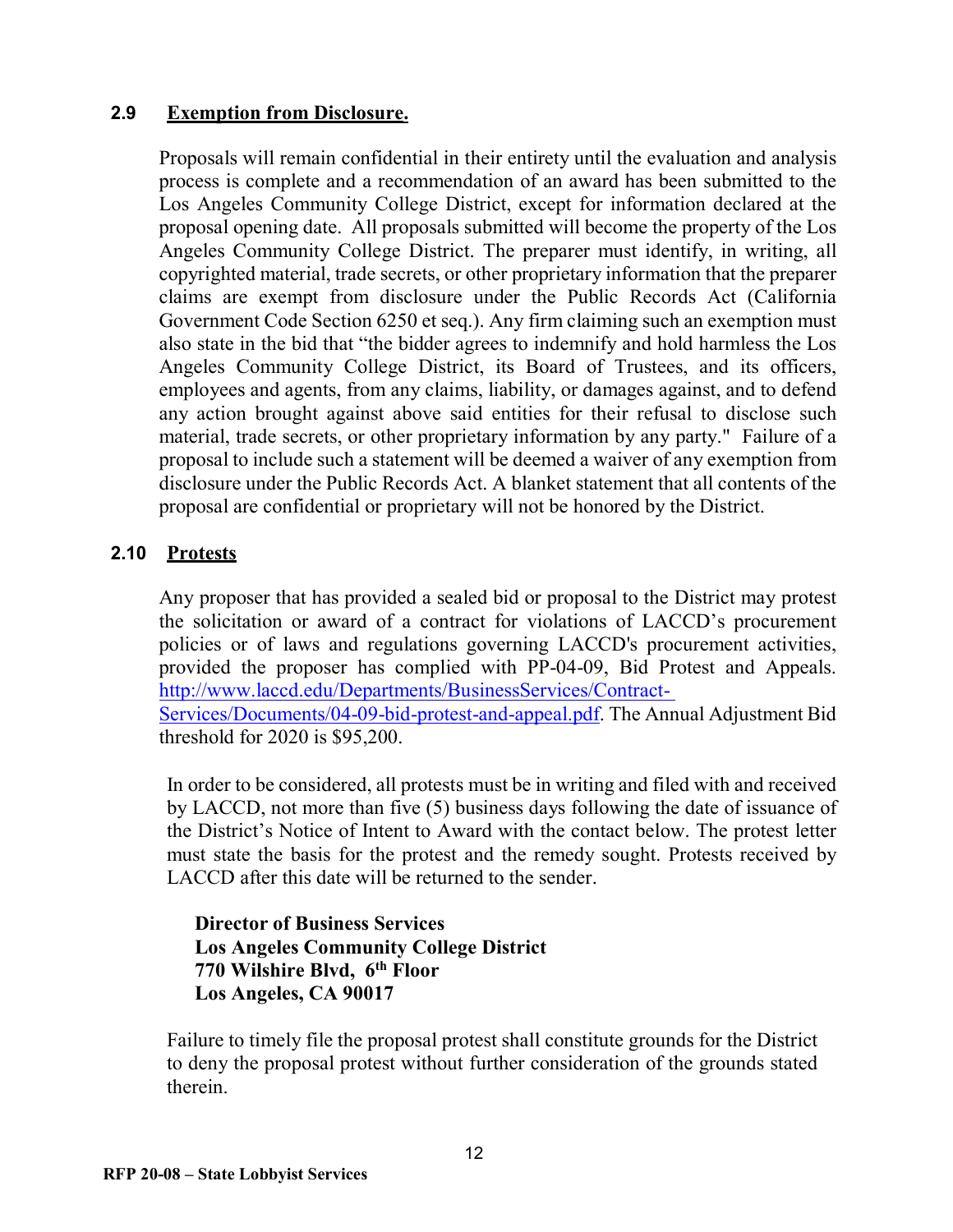## **2.11 Term of Contract**

The contract awarded through this RFP is expected to be effective for a threeyear period from January 1, 2021 – December 31, 2024, with an optional twoyear extension.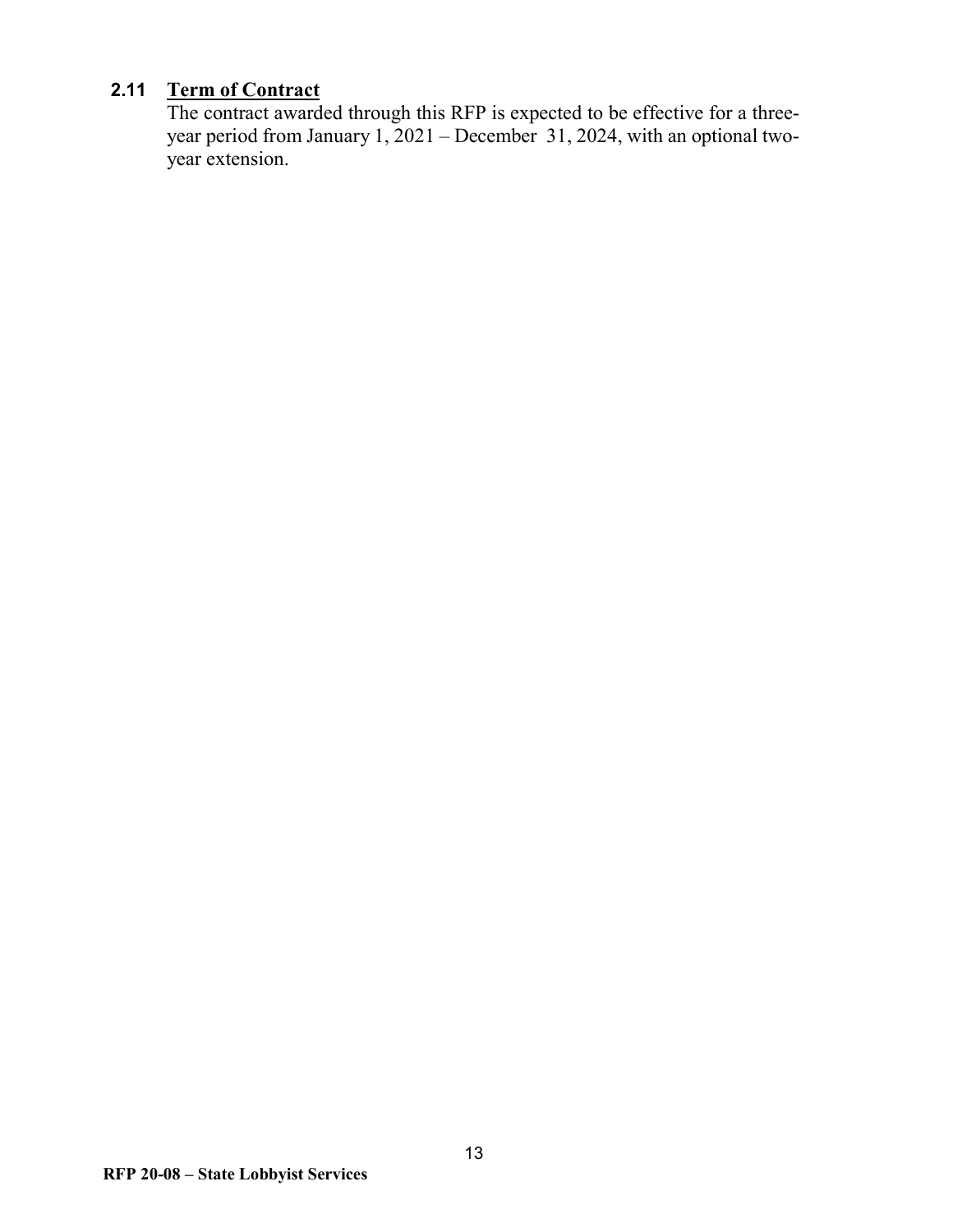## <span id="page-13-0"></span>**3. PROPOSED FORMAT AND CONTENT**

## **3.1 General**

The proposal should provide a straightforward, concise description of the proposer's ability to satisfy the requirements of this RFP. Emphasis should be placed on conformance to the RFP instructions, responsiveness to the RFP requirements, and completeness and clarity of content. This RFP and the successful proposal may become a part of any contract that is executed as a result of this RFP. Any proposal attachments, documents, letters and materials submitted by the proposer will be binding and may also be included as part of the contract.

#### **3.2 Presentation/Format**

Proposals shall be submitted in 8 1/2" x 11" size, using a simple method of fastening. Proposals should be typed and not include any unnecessarily elaborate or promotional material. Lengthy narrative is discouraged; presentations should be brief and concise. The form, content, and sequence of the proposal should follow the outline presented below.

#### **3.3 Proposal Content**

#### **3.3.1 Transmittal Letter/Introduction**

The letter of transmittal shall include the first 6 bullet points and be addressed to, Procurement Manager, and must, at a minimum, contain the following:

- Identification of the offering firm(s), including name, address and telephone number of each firm;
- Proposed working relationship among the offering firms (e.g., primesubcontractor), if applicable;
- Name, title, address and telephone number and email address of contact person during period of proposal evaluation;
- A statement to the effect that the proposal shall remain valid for a period of not less than ninety (90) days from the due date forsubmittal;
- Identification of any information contained in the proposal which the proposer deems to be, and establishes as, confidential or proprietary and wishes to be withheld from disclosure to others under the California Public Records Act (a blanket statement that all contentsof the proposal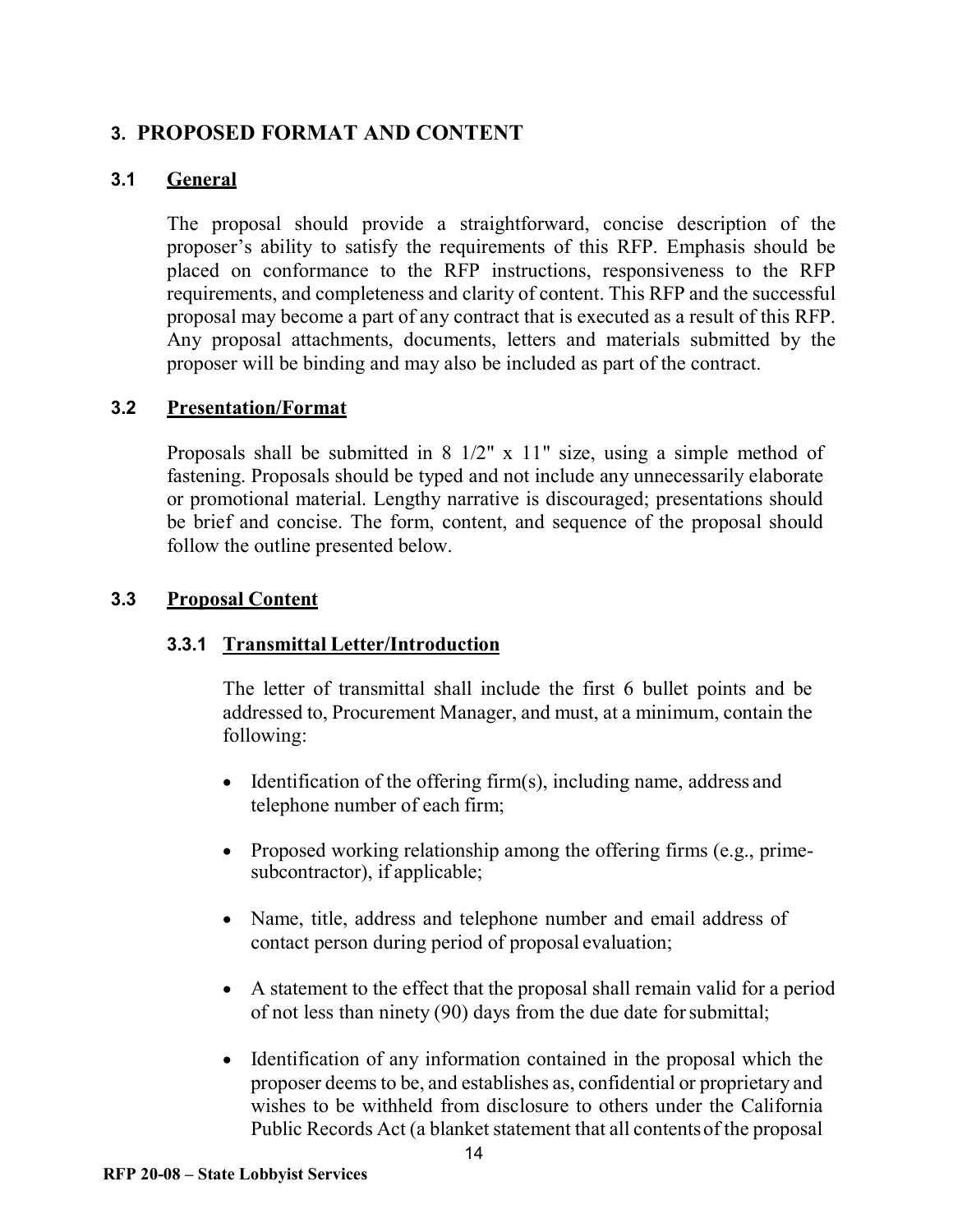are confidential or proprietary will not be honored by LACCD); and

• Signature of a person authorized to bind the offering firm to the terms of the proposal.

## **3.3.2 Table of Contents**

Immediately following the transmittal letter include a complete table of contents for material included in the proposal, including page numbers.

#### **3.3.3 Proposals and Related Experience**

This section should establish the ability of the proposer to satisfactorily perform the required work by reasons of: demonstrated competence in the services to be provided; nature and relevance of similar work recently completed for other clients; record of meeting schedules and deadlines on other projects; competitive advantages over other firms in the same industry; strength and stability as a business concern; and supportive client references. Information should be furnished for both the proposer and co-lobbyists included in the offer.

Specifically include:

- Background information about your firm, including date of founding, legal form (sole proprietorship, partnership, corporation/state of incorporation), number and location of offices, principal lines of business, number of employees and other pertinent data. Disclose any conditions (e.g., bankruptcy or other financial problems, pending litigation, planned office closures, impending merger) that may affect your firm's ability to perform contractually. Certify that the firm and its principals are not debarred, suspended, or otherwise declared ineligible to contract by any federal, state, or local public agency, or declare and explain any such status.
- Noteworthy Proposals for providing the required services to LACCD. Specifically highlight those Proposals that distinguish you from your competitors, and provide the names of three successful recent accounts in the past three years in the areas of lobbying and/or governmental consulting.

#### **3.3.4 Proposed Staffing and Project Organization**

This section should discuss the staff of the proposing firm who would be assigned to work for LACCD. Demonstrate that the firm has professional personnel, by identifying the key parties to perform under contract with LACCD and by providing their resumes. In addition, please include a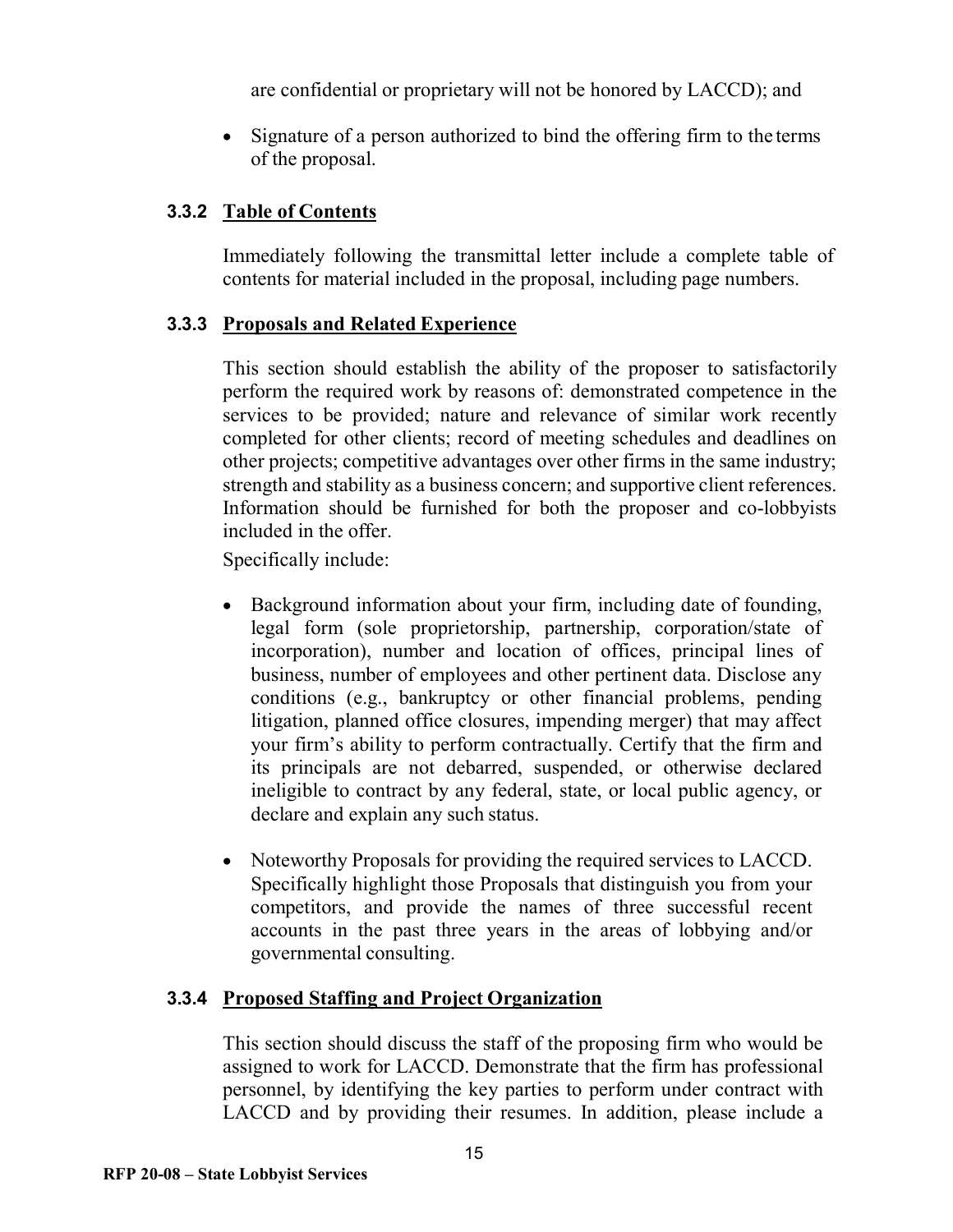staffing organization chart of the key parties presented for the engagement. The evaluation will consider amongst other factors, length of practice, education, training, relevant experience and longevity with the firm.

#### **3.3.5 Work Plan**

This section should describe how the proposer would perform the scope of work to the satisfaction of the District. Specify what resources would be expected and/or required from the District, such as a central point of contact, work space, equipment and information. The firm should demonstrate its knowledge and experience with California's government- elected officials and staff, Los Angeles Congressional delegations and California State and local government officials, agencies and representatives along with the process by which the firm identifies areas of concern and also follows up on any requested assignments, surveys or research projects. Also, describe how this information will be communicated to the LACCD Chancellor and his designee, and evidence of the ability to effectively communicate the results.

#### **3.3.6 References**

A minimum of four (4) references to be included with contact names and information.

• List of business clients—especially community colleges and school districts—to which your firm has provided similar services in the past three years. Specifically, include the following: name and address of organization, description of work and date performed, contact name/title/phone numbers/email address. Include a current client list and organizations or entities that your firm currently provides services to that may pose a conflict or require that you represent positions that are contrary to positions approved by LACCD.

#### **3.3.7 Fee Structure / Cost Proposal**

- Each proposal must include a description of the proposed fee schedule for the work to be performed.
- Each proposal should identify any and all hourly rate(s) for proposed services.
- Each proposal should identify any expected reimbursables and rates that may be requested by the proposer if engaged to do business on behalf of the District such as travel expenses, copying or messenger services.

Please complete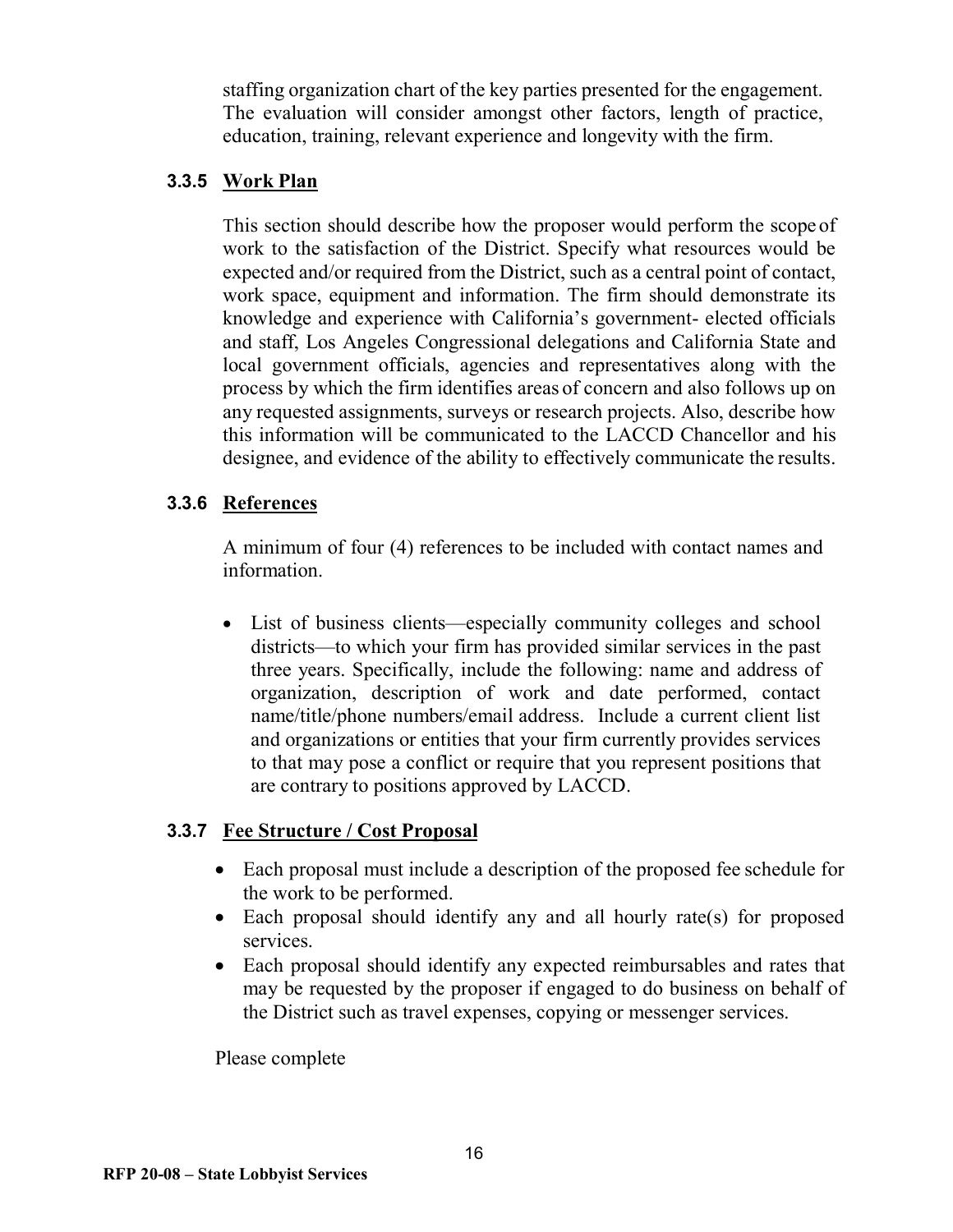to identify proposed fees, hourly rates and any expected reimbursables associated with this proposal.

## **3.3.8 Exceptions/Deviations**

State any exceptions to or deviations from the requirements of this RFP, including the Sample Agreement presented in [EXHIBIT F](#page-27-0) If you wish to present alternative approaches to meet LACCD's work requirements, these should be thoroughly explained in [EXHIBIT E](#page-26-0)

## **3.3.9 Appendices**

- Supporting Documents: Furnish as appendices those supporting documents (e.g., staff resumes and bio's) requested in the preceding instructions.
- Additional Information: Include any additional information you deem essential to a proper evaluation of your proposal and which is not solicited in any of the preceding sections. Proposers are cautioned, however, that this is not an invitation to submit large amounts of extraneous material; appendices should be relevant and brief.

#### **3.3.10 Authorization to do business in California**

Proposers must be authorized to do business in California. If a Proposer is a sole proprietorship or partnership, the Proposer should furnish with its proposal a copy of a current business license issued in California. If the Proposer is a corporation, it must be approved by the California Secretary of State to do business in California as shown by it having an "ACTIVE" status listed on the California Secretary of State website as of the date of evaluation of the proposal. The Proposer should provide the corporate number issued by the Secretary of State with its proposal. Each Proposer is required to possess at the time of submitting its Proposal, and at all times during the RFP process (and, in the case of the Proposer that receives award, at the time of award, upon execution of the Agreement, and at all times during performance of the Agreement) any licenses required by Applicable Law for the performance of the Agreement.

## **3.3.11 Mandatory documents proposer must submit within the sealedresponse**

- (a) Completed and signed Noncollusion Affidavit (**[EXHIBIT A](#page-22-0)**)
- (b) Completed and signed Certificate of Non-Discrimination (**[EXHIBIT](#page-23-0)  [B](#page-23-0)**)
- (c) Completed Confidentiality Agreement (**[EXHIBIT C](#page-24-0)**)
- (d) Acknowledgement of all addenda issued by the District (**[EXHIBIT D](#page-25-0)**)
- (e) Completed and signed Exceptions and Deviations (**[EXHIBIT E](#page-26-0)**)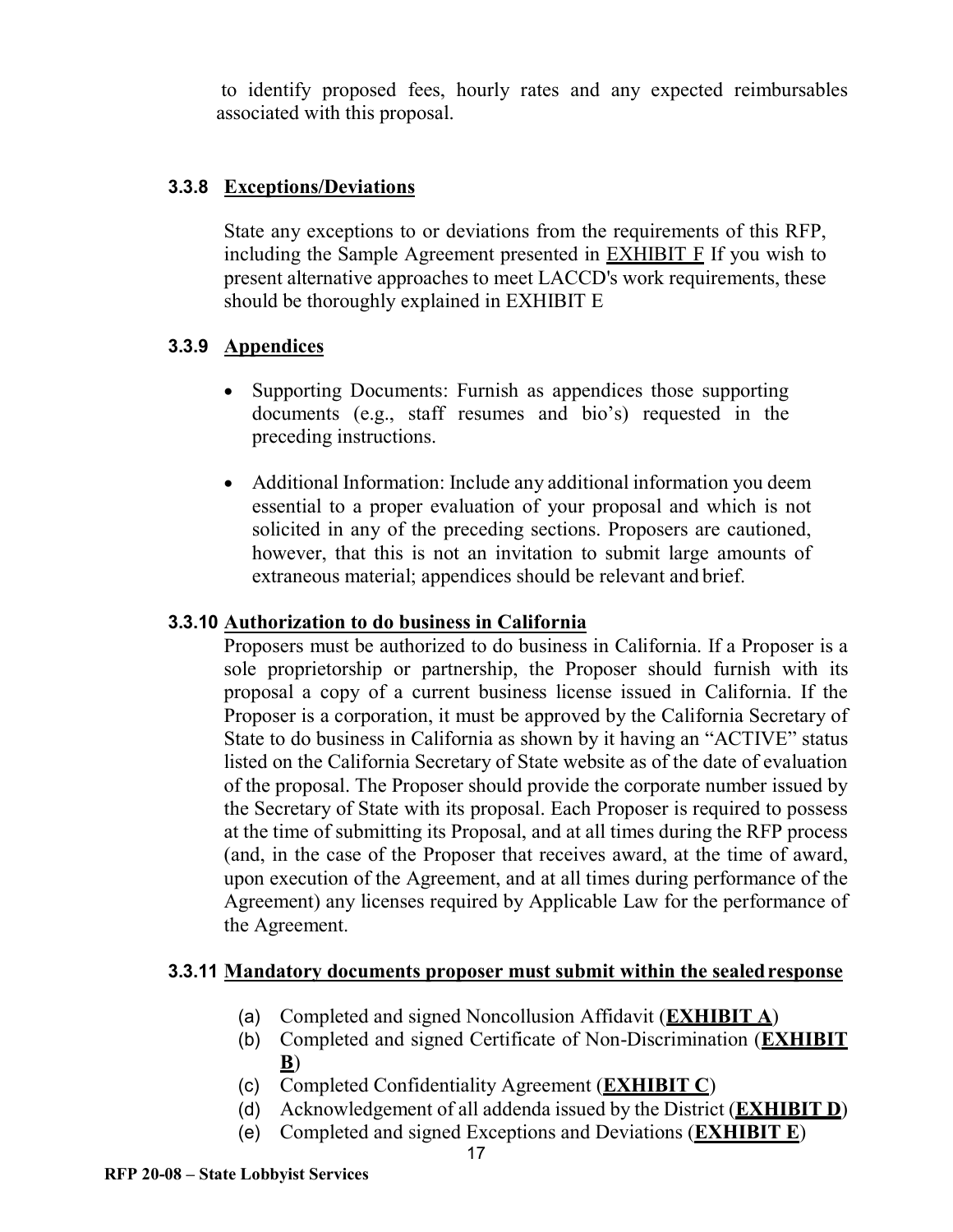(f) Completed and signed SLEDV disclosure (**[EXHIBIT G](#page-35-0)**)

## **GRACE PERIOD FOR MISSING OR INCORRECT FILING OF ITEMS (a) THROUGH (e) ONLY:**

In the event that a firm fails to submit all or any part of items (a) through (e) above with its submission or if any submitted item is incomplete or incorrect, the Procurement Office will notify the firm and the firm shall have an additional two (2) business days to submit the missing item to the Contracts Office. Failure to submit the missing item will result in the disqualification of the Firm if the mandatory item is missing entirely. Failure to complete or correct a mandatory item will result in the firm's Proposal being considered in the form in which it was originally submitted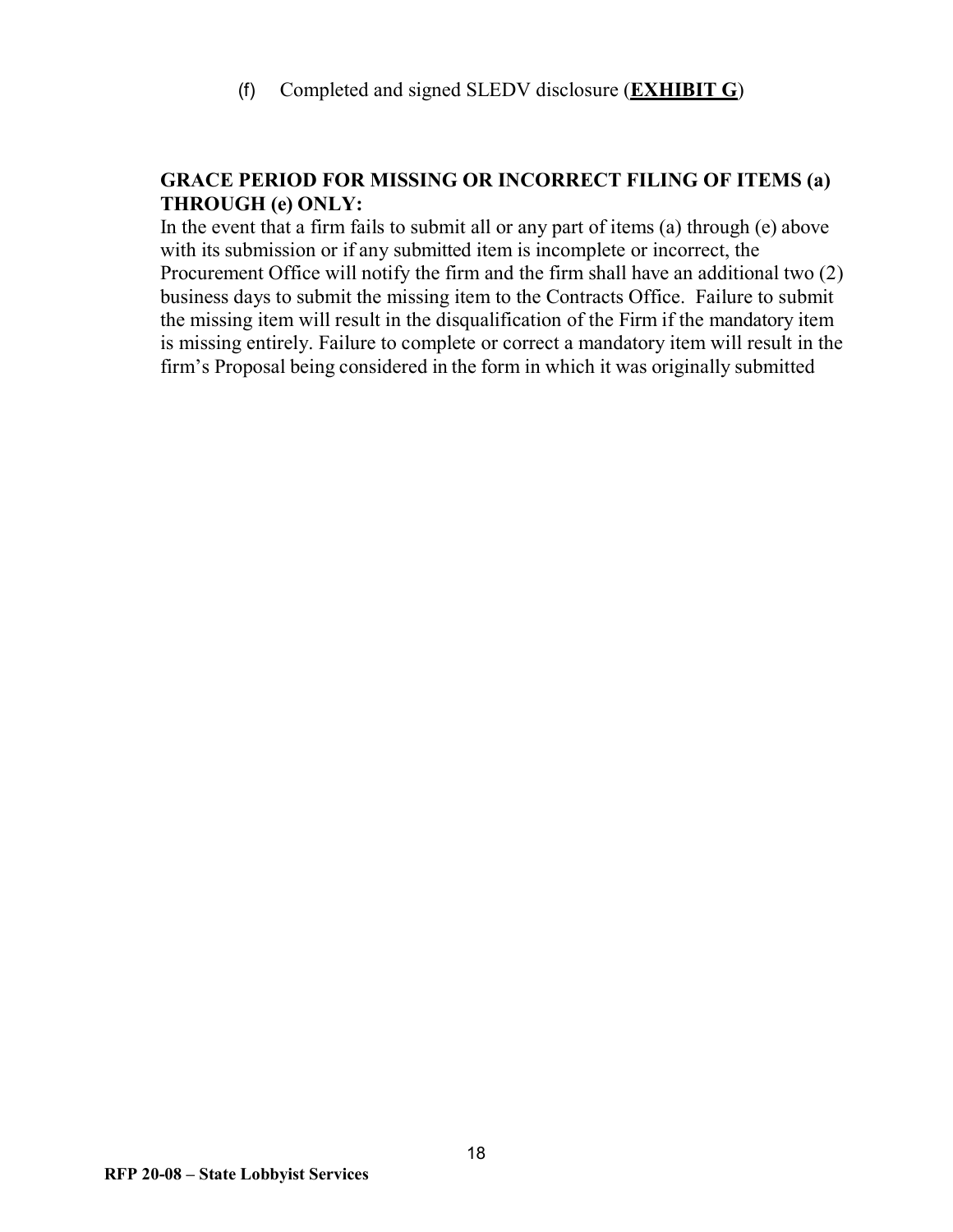## <span id="page-18-0"></span>**4. PROPOSAL EVALUATION AND CONTRACT AWARD**

#### **4.1 Evaluation Process**

A Screening and Evaluation Panel consisting of LACCD staff and/or outside associates will review, analyze, and evaluate all proposals received.

The Screening and Evaluation Panel will rate the proposals and present the results to the Chancellor and the Selection Committee. Reference checks of the top four (4) firms will be conducted by the Evaluation Panel. The Chancellor and the Selection Committee may then conduct interviews of the (2) two or more mosthighly rated proposers. If so, firms will be re-scored based on the Evaluation Criteria for Interviews noted below to determine which firm(s) will be selected.

At the approval of the Chancellor and the Selection Committee, a recommendation for award(s) will be made to one or more successful proposers and the proposed contract(s) with the selected firm(s) will be submitted to LACCD's Board of Trustees for approval. The contract(s) will be executed and notice(s) to proceed will be issued after Board approval.

LACCD reserves the right to reject any or all proposals, to waive any irregularities or informalities in the offers received and to change the evaluation process described above if circumstances dictate this or it is otherwise in the best interests of LACCD to do such. In the event a proposal(s) is rejected, or in the event a proposer's offer is not rejected but does not result in a contract award, LACCD shall not be liable for any costs incurred by the proposer in connection with the preparation and submittal of the proposal.

#### **4.2 Evaluation Criteria for Written Proposals**

Proposals will be evaluated in accordance with your response to the criteria outlined above in Section 3 above. Proposals will be evaluated for innovativeness, specificity, completeness, demonstrated knowledge of California and higher education legislation, relevant experience and Proposals of personnel, and your estimate of fees.

By use of numerical and narrative scoring techniques, proposals will be evaluated by LACCD against the factors specified below. The relative weights of the criteria are based on a 100-point scale, as listed below.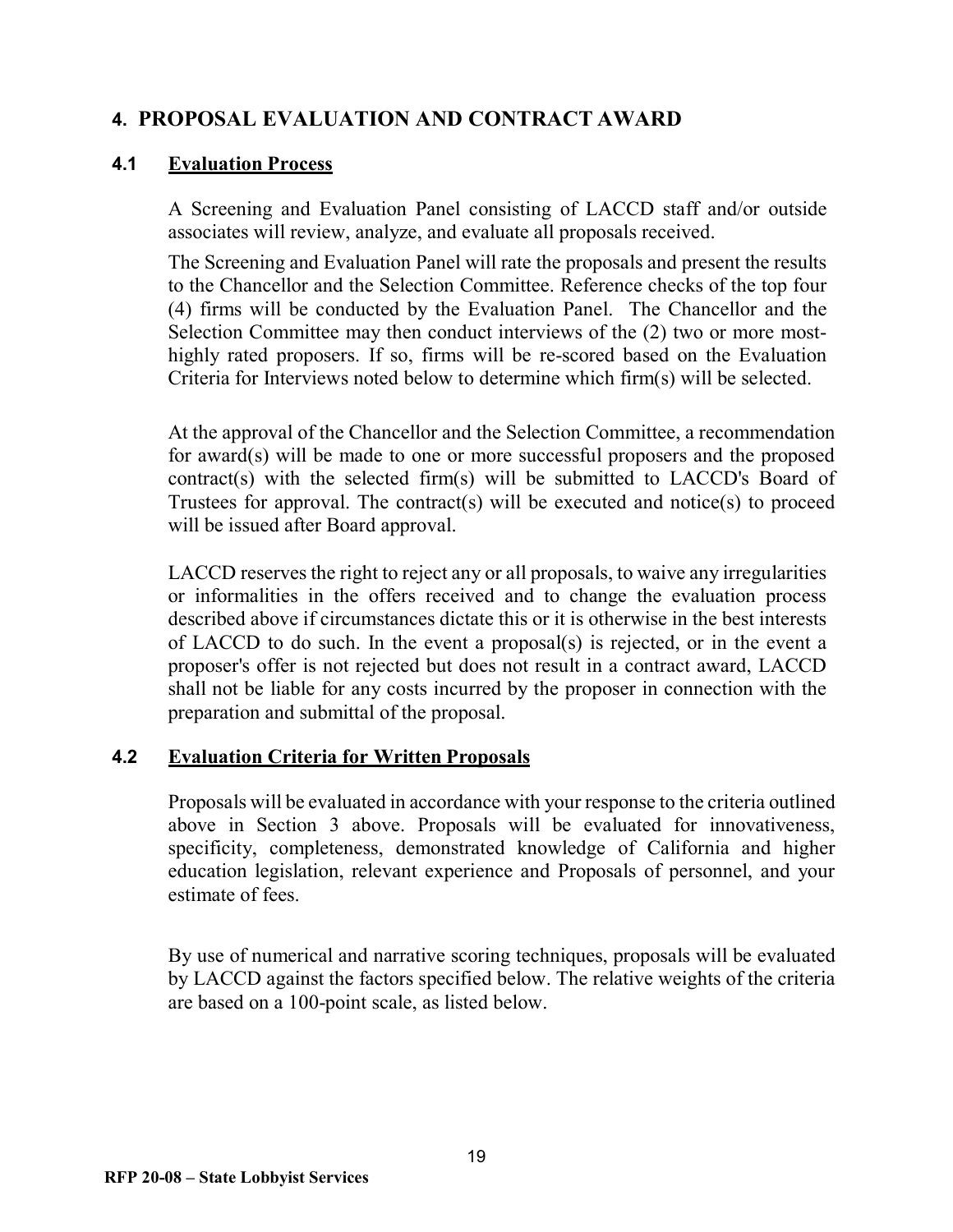| <b>CRITERIA FOR WRITTEN PROPOSAL</b><br><b>SCORING</b>                     | <b>Relative</b><br>Weight |
|----------------------------------------------------------------------------|---------------------------|
| Proposals and experience of proposer                                       | 25                        |
| Fee Structure                                                              | 20                        |
| Proposed Staffing and Project<br>Organization                              | 20                        |
| References                                                                 | 15                        |
| <b>Work Plan Organization</b>                                              | 10                        |
| Small, Local, Emerging Disabled, Veteran Business<br>Certification (SLEDV) | 10                        |
| TOTAL                                                                      | 100                       |

## **4.3 Evaluation Criteria for Interviews**

If interviews are conducted, these will be evaluated by LACCD against the factors specified below. The relative weights of the criteria are based on a 100- point scale, as listed below.

| <b>CRITERIA</b><br>Scope of Services 1.3.1 – CLASS 1                                                     | <b>Relative Weight</b> |
|----------------------------------------------------------------------------------------------------------|------------------------|
| <b>Staffing Considerations</b>                                                                           | 25                     |
| Responsiveness to Questions and Familiarity with<br>the Los Angeles Region                               | 20                     |
| Record with Public Higher Education and<br>Community College Related Legislative<br>Accomplishments      | 20                     |
| Strength of Relationships with Key Legislators and<br><b>Staff in Higher Education Policy Committees</b> | 20                     |
| Strength of Affiliations with State and federal<br>Agencies/Organizations                                | 15                     |
| <b>Total Possible Points</b>                                                                             | <b>100 Pts.</b>        |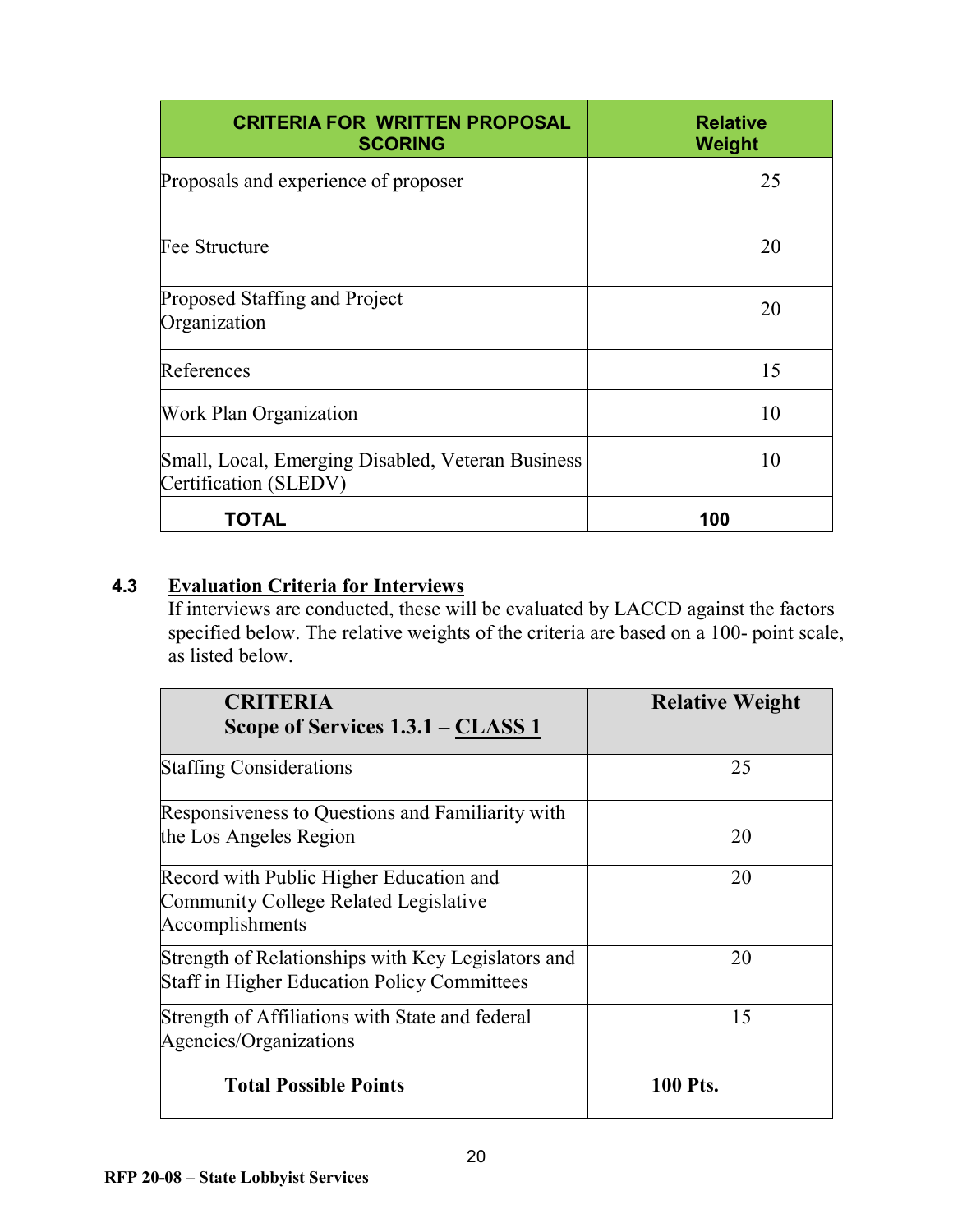| <b>CRITERIA</b><br>Scope of Services 1.3.2 – CLASS 2                                                                            | <b>Relative</b><br>Weight |
|---------------------------------------------------------------------------------------------------------------------------------|---------------------------|
| <b>Staffing Considerations</b>                                                                                                  | 25                        |
| Responsiveness to Questions and Familiarity<br>with the Los Angeles Region                                                      | 20                        |
| Record with Public Higher Education and<br><b>Community College Related Legislative</b><br>Accomplishments                      | 20                        |
| Strength of Relationships with Key Policymakers<br>and Staff in Higher Education Budget and<br><b>Appropriations Committees</b> | 20                        |
| Strength of Affiliations with State and Federal<br><b>Budget Agencies/Organizations</b>                                         | 15                        |
| <b>Total Possible Points</b>                                                                                                    | 100 Pts.                  |

| <b>CRITERIA</b><br>Scope of Services 1.3.3 – CLASS 3                                                                     | <b>Relative</b><br>Weight |
|--------------------------------------------------------------------------------------------------------------------------|---------------------------|
| <b>Staffing Considerations</b>                                                                                           | 25                        |
| Responsiveness to Questions and Familiarity<br>with the Los Angeles Region                                               | 20                        |
| Record with Public Higher Education and<br><b>Community College Related Statewide</b><br><b>Advocacy Accomplishments</b> | 15                        |
| Strength of Relationships with Key Higher<br><b>Education Government Organizations</b>                                   | 20                        |
| Strength of Affiliations with Statewide and National<br>Educational Advocacy Agencies/Organizations                      | 20                        |
| <b>Total Possible Points</b>                                                                                             | 100 Pts.                  |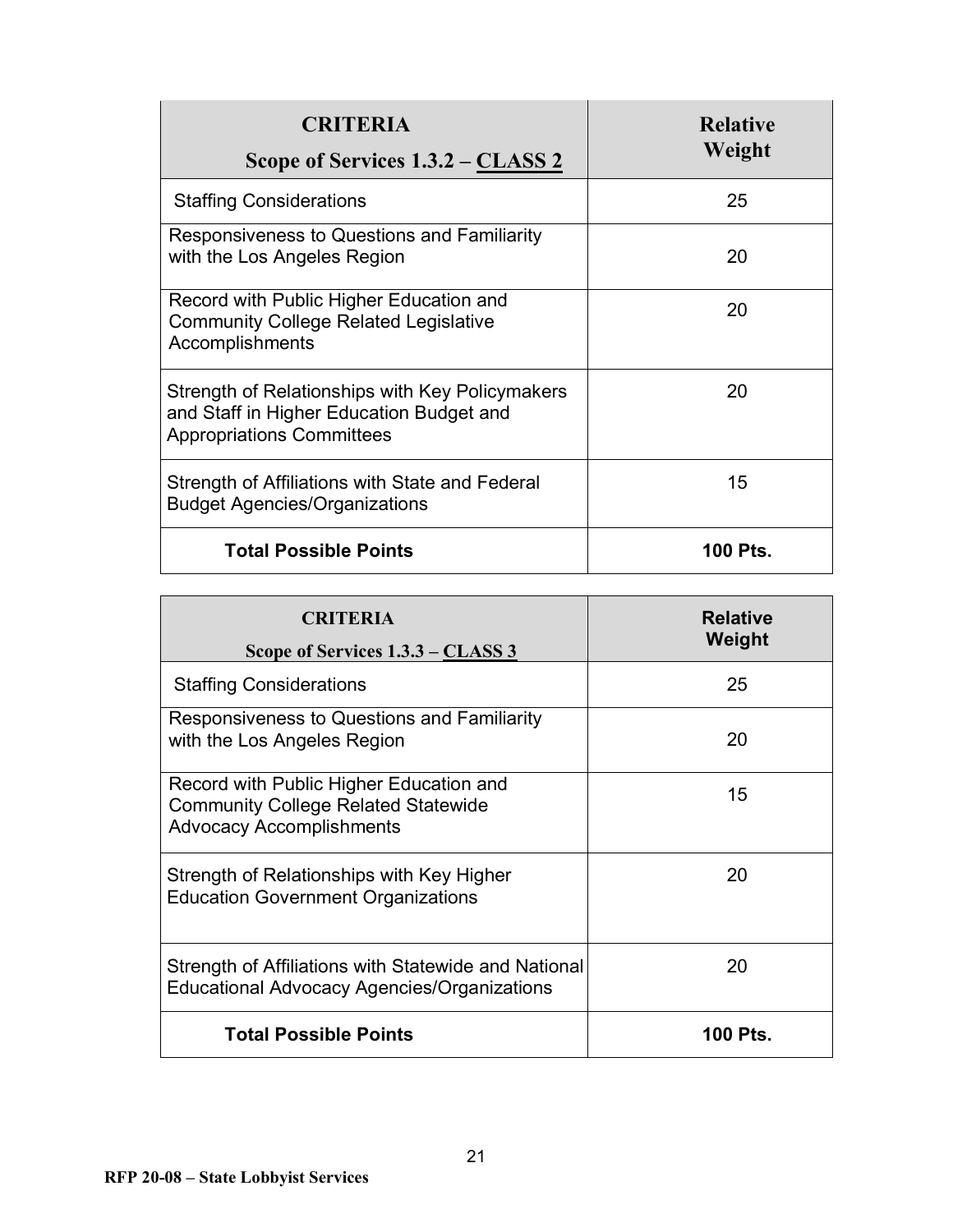#### **4.4 Contract Award**

It is the intent of the District to award a contract or contracts as the result of this RFP to the highest ranked proposer(s). This may lead to one vendor being awarded a single contract or multiple vendors awarded at the LACCD's discretion. However, the District reserves the right to apportion the requirements of this RFP among multiple contractors or to apportion all the services described in this RFP to a single vendor if this is determined to be in its best interests. The District reserves the sole right to make this determination. Any contract issued to a successful proposer is subject to authorization by the District Board of Trustees.

## **Award, if made, is expected by December 16, 2020**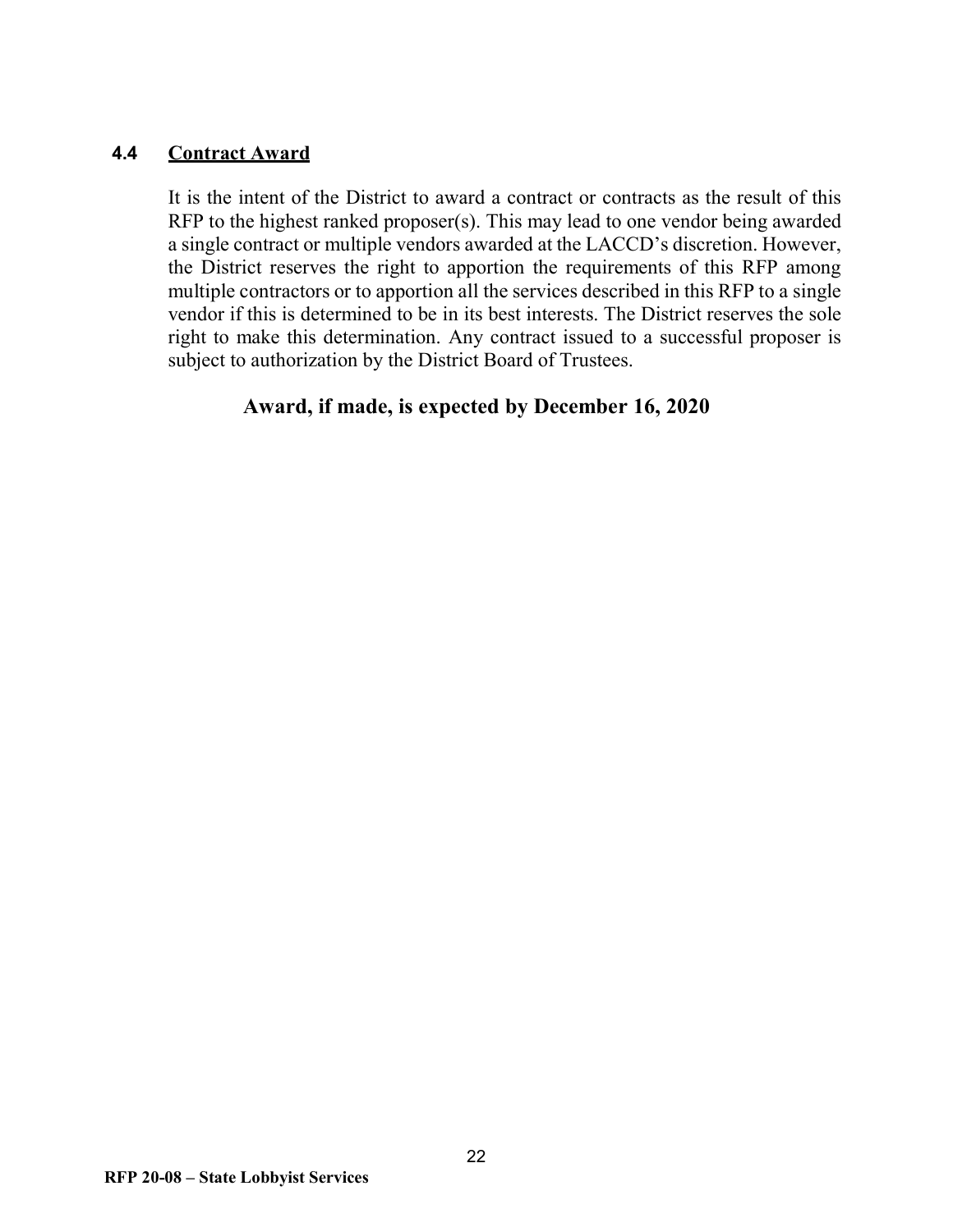## **EXHIBIT A**

#### **NONCOLLUSION AFFIDAVIT TO BE EXECUTED BY PROPOSER AND SUBMITTED WITH ITS PROPOSAL**

<span id="page-22-0"></span>

| (Name)                                                                                        | , being first duly sworn,        |
|-----------------------------------------------------------------------------------------------|----------------------------------|
| disposes and says that he or she is (Title)                                                   | of                               |
| (Company)                                                                                     | , the party making the foregoing |
| proposal, that the proposal is not made in the interest of, or on behalf of, any undisclosed  |                                  |
| person, partnership, company, association, organization, or corporation; that the proposal    |                                  |
| is genuine and not collusive or sham; that the proposer has not directly or indirectly        |                                  |
| induced any other proposer to put in a false or sham proposal, and has not directly or        |                                  |
| indirectly colluded, conspired, connived, or agreed with any proposer or anyone else to       |                                  |
| put in a sham proposal, or that anyone shall refrain from proposing; that the proposer has    |                                  |
| not in any manner, directly, or indirectly, sought by agreement, communication, or            |                                  |
| conference with anyone to fix the proposal price of the proposer or any other proposer, or    |                                  |
| to secure any advantage against the public body awarding the contract of anyone               |                                  |
| interested in the proposed contract; that all statements contained in the proposal are true;  |                                  |
| and further, that the proposer has not, directly or indirectly, submitted his or her proposal |                                  |
| price or any breakdown thereof, or the contents thereof, or divulged information or data      |                                  |
| relative thereto, or paid, and will not pay, any fee to any corporation, partnership,         |                                  |
| company, association, organization, bid depository, or to any member or agent thereof to      |                                  |
| effectuate a collusion or sham proposal.                                                      |                                  |

IN WITNESS WHEREOF, the undersigned has executed this Noncollusion Affidavit this Day of  $\frac{2020}{\pi}$ , 2020.

PROPOSER (Type or Print Complete Legal Name of Firm)

| By                      |              |     |  |
|-------------------------|--------------|-----|--|
| (Signature)             |              |     |  |
| Name<br>(Type or Print) |              |     |  |
| Title                   |              |     |  |
| Address                 |              |     |  |
| City                    | <b>State</b> | Zip |  |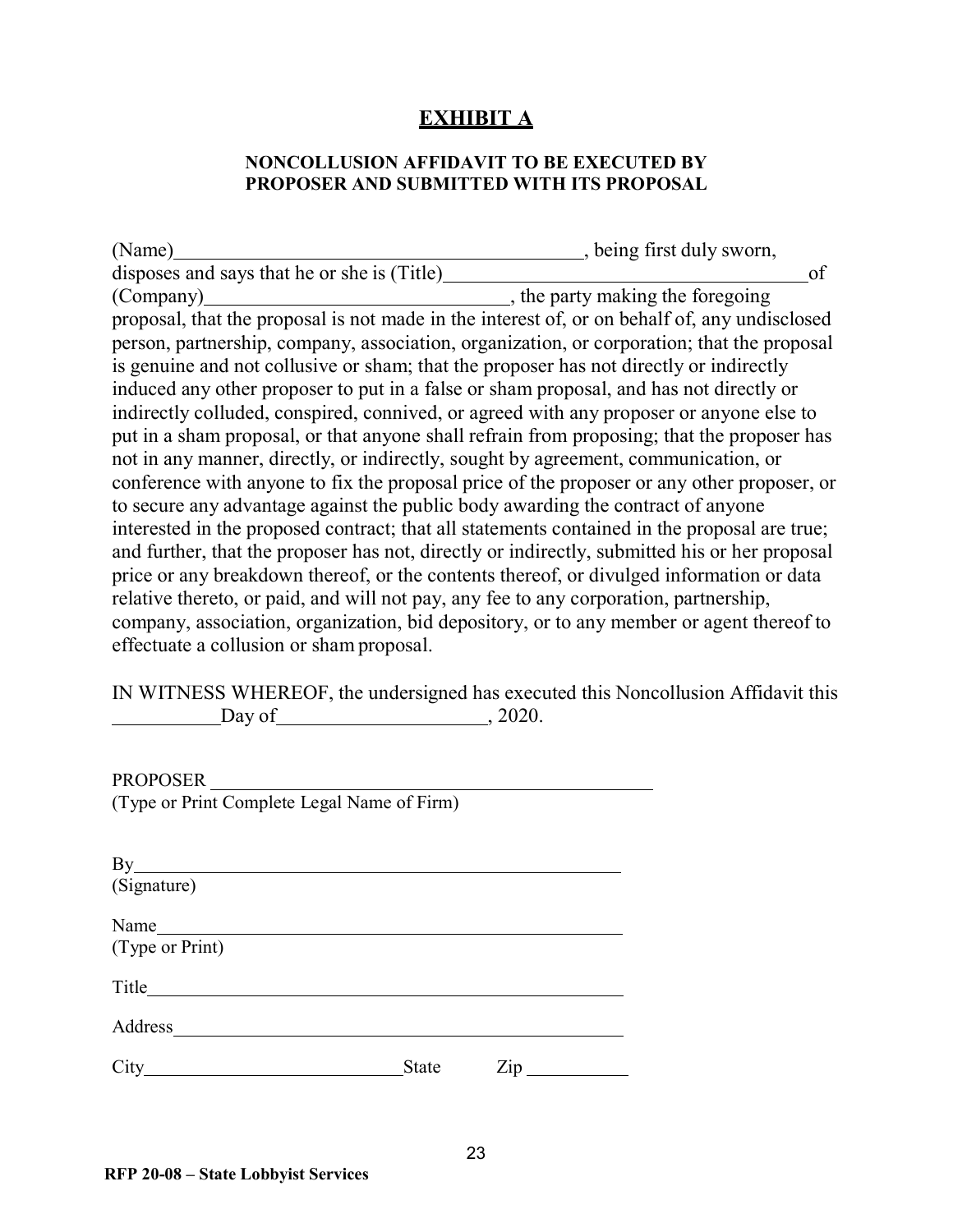## **EXHIBIT B**

## <span id="page-23-0"></span>**CERTIFICATION OF NON-DISCRIMINATIONTO BE EXECUTED BY PROPOSER AND SUBMITTED WITH ITS PROPOSAL**

Proposer hereby certifies that in performing work or providing products for the District, there shall be no discrimination in its hiring or employment practices because of age, sex, race, color, ancestry, national origin, religious creed, physical handicap, medical condition, marital status, or sexual orientation, except as provided for in Section 12940 of the California Government Code. Proposer shall comply with applicable federal and California anti-discrimination laws, including but not limited to the California Fair Employment and Housing Act, beginning with Section 12900 of the California Government Code.

|                     | IN WITNESS WHEREOF, the undersigned has executed this Certificate of Non- |         |  |
|---------------------|---------------------------------------------------------------------------|---------|--|
| Discrimination this | day of                                                                    | , 2020. |  |

|       | PROPOSER                                    |
|-------|---------------------------------------------|
|       | (Type or Print Complete Legal Name of Firm) |
|       | $By$ and $\overline{a}$                     |
|       | (Signature)                                 |
| Name  |                                             |
|       | (Type or Print)                             |
| Title |                                             |
|       |                                             |
|       | State Zip<br>$City \quad \qquad \qquad$     |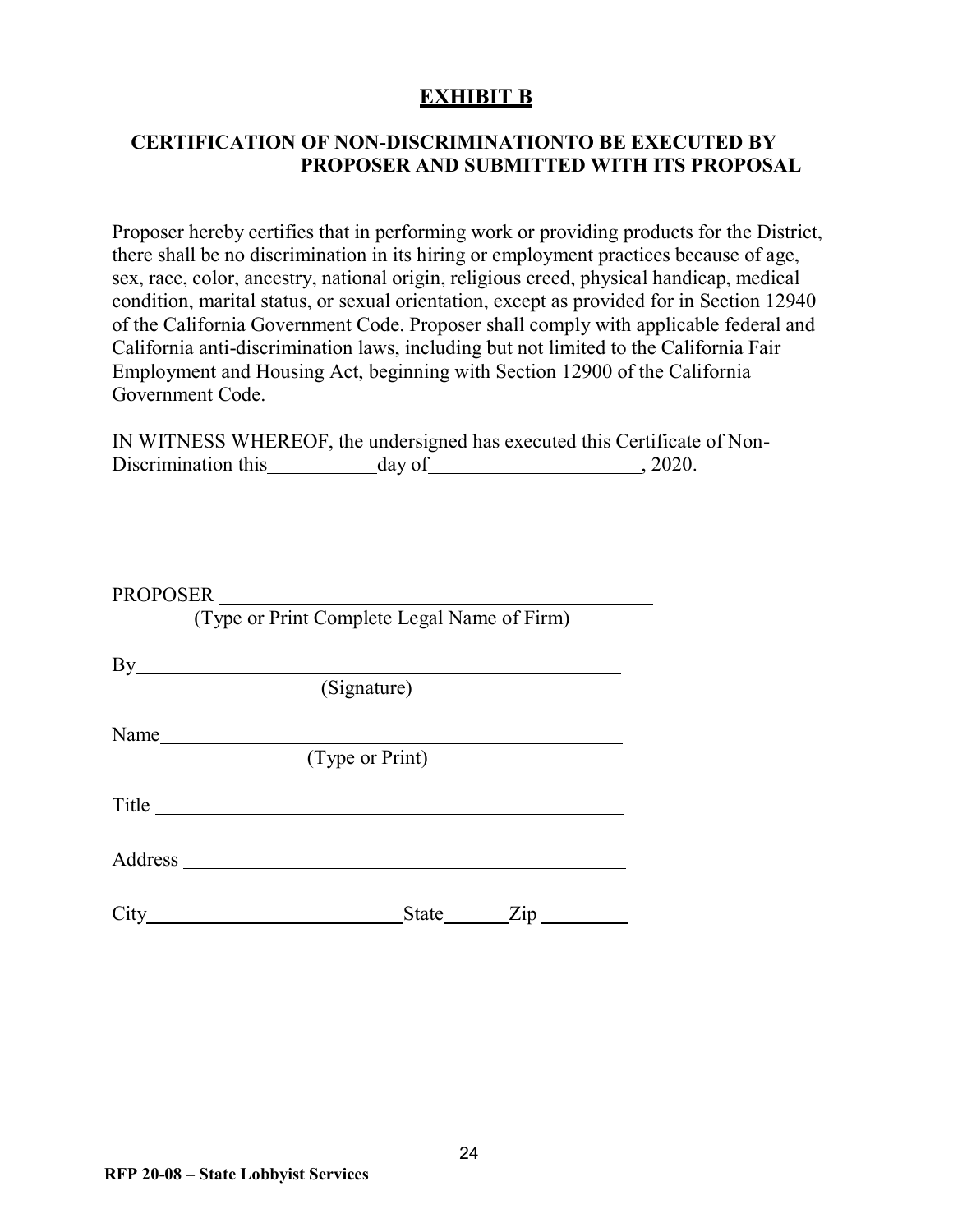## **EXHIBIT C**

## **CONFIDENTIALITY AGREEMENT**

<span id="page-24-0"></span>The undersigned, a duly authorized officer of

, does hereby represent,

warrant and agree to the following statement:

All financial, statistical, personal, technical or other data and information relating to the District's operation which are designated confidential by the District and made available to the undersigned shall be protected by the undersigned from unauthorized use and disclosure.

Date:

*Name of Proposer*

By:

*Authorized Officer*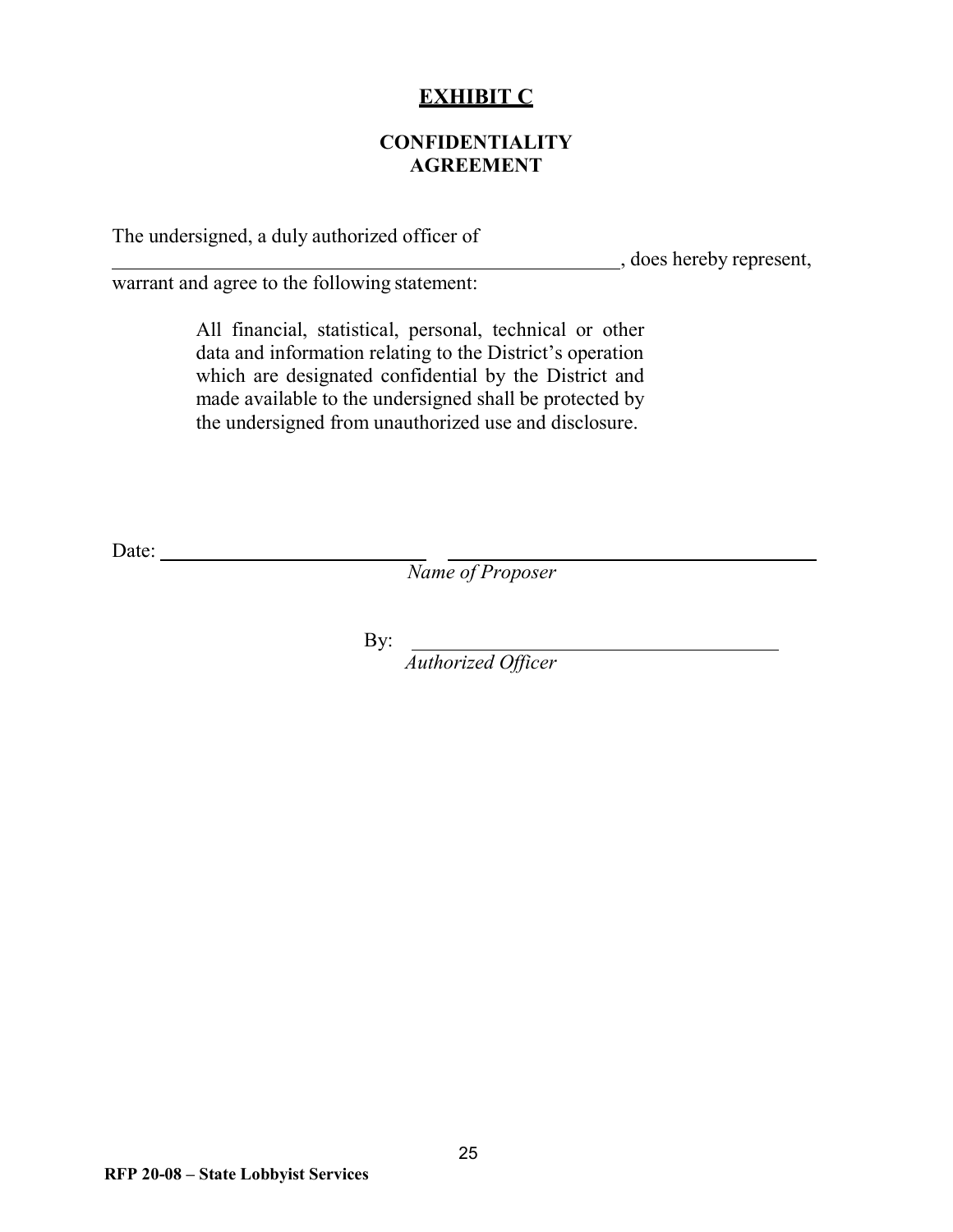## **EXHIBIT D**

#### **ACKNOWLEDGMENT OF ADDENDA**

## <span id="page-25-0"></span>**The Proposer shall signify receipt of all Addenda, if any, here**:

| <b>ADDENDUM NO.</b> | <b>DATE RECEIVED</b> | <b>SIGNATURE</b> |
|---------------------|----------------------|------------------|
|                     |                      |                  |
|                     |                      |                  |
|                     |                      |                  |
|                     |                      |                  |
|                     |                      |                  |
|                     |                      |                  |
|                     |                      |                  |

## **If necessary, please print and sign additional pages.**

#### PROPOSER

(Type or Print Complete Legal Name of Firm)

|       | (Signature)     |
|-------|-----------------|
| Name  |                 |
|       | (Type or Print) |
| Title |                 |
|       |                 |
|       |                 |
|       | ne              |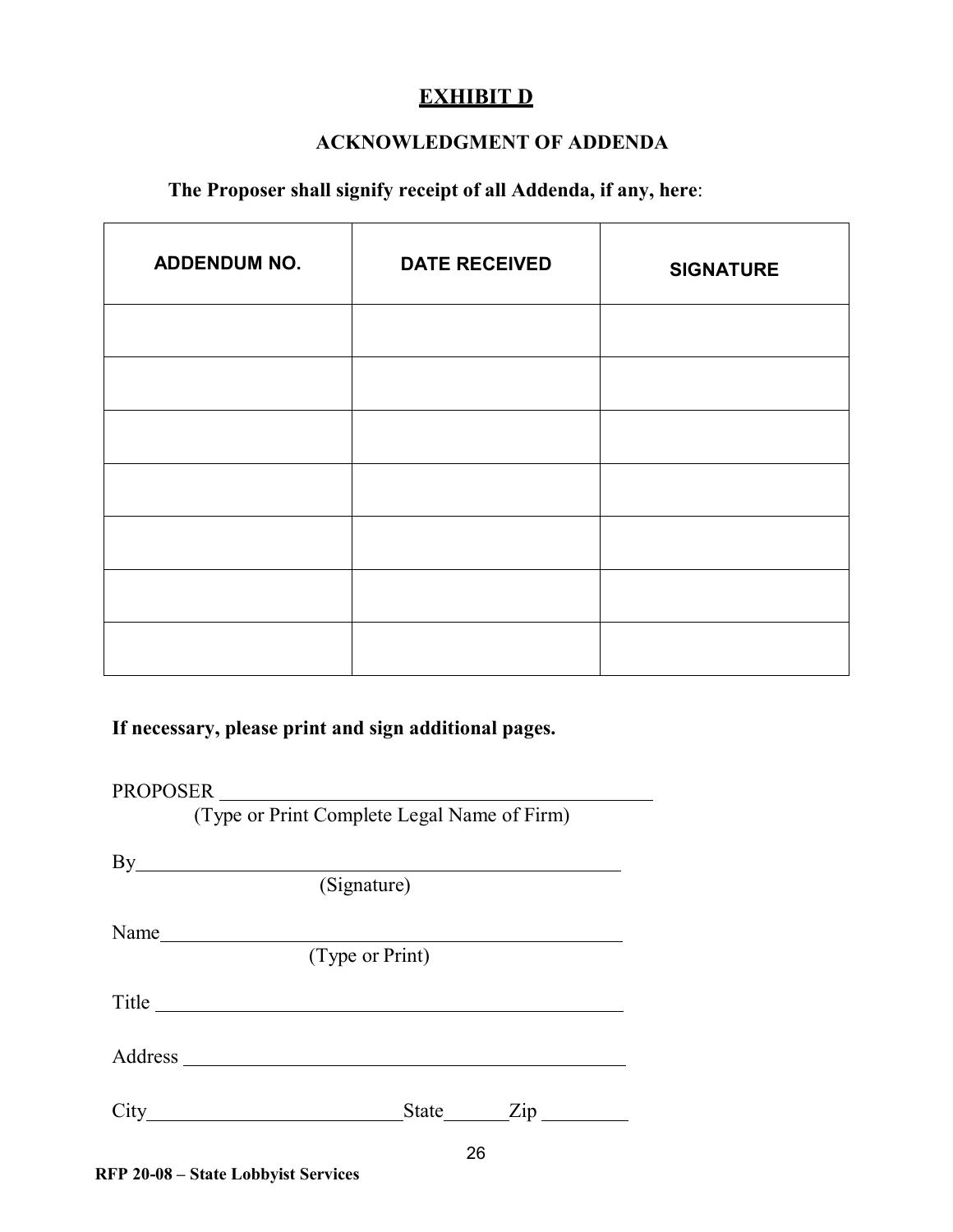## <span id="page-26-0"></span>**EXHIBIT E EXCEPTIONS AND DEVIATIONS TO SAMPLE FORM AGREEMENT**

The Proposer acknowledges it has seen and reviewed the Sample Form Agreement in Exhibit F and attests to the following:

- 1. Certain exceptions and deviations may deem the proposal non-responsive and result in rejection of the proposal.
	- a. Proposals that mandate the use of vendor standard services contract, rather than utilizing the District's standard services contract.
	- b. Proposals that reject the following integral provisions of the District's contract terms and conditions will be treated as a rejection of the District's contract and these proposals will be rejected.

Section 7 – Term of Agreement Section 18 – Governing Law Section 19 – Non-Discrimination Section 22 – Board Authorization Section 27 – Requirements for Federally-Funded Contracts

2. In the event that exceptions and deviations to the Sample Form Agreement are requested after the contract has been awarded, the District may deem the proposal non-responsive and may disqualify the proposal at its discretion.

 $\Box$  We have no exceptions or deviations to the Sample Form Agreement

 $\Box$  We have the following or the attached exceptions and/or deviations to the Sample Form Agreement.

| <b>PROPOSER</b> |                                             |
|-----------------|---------------------------------------------|
|                 | (Type or Print Complete Legal Name of Firm) |
| By              |                                             |
|                 | (Signature)                                 |
| Name            |                                             |
|                 | (Type or Print Name of Signer)              |
| Title           |                                             |
| Address         |                                             |
| City            | $\mathop{\mathrm {Zip}}\nolimits$<br>State  |
|                 |                                             |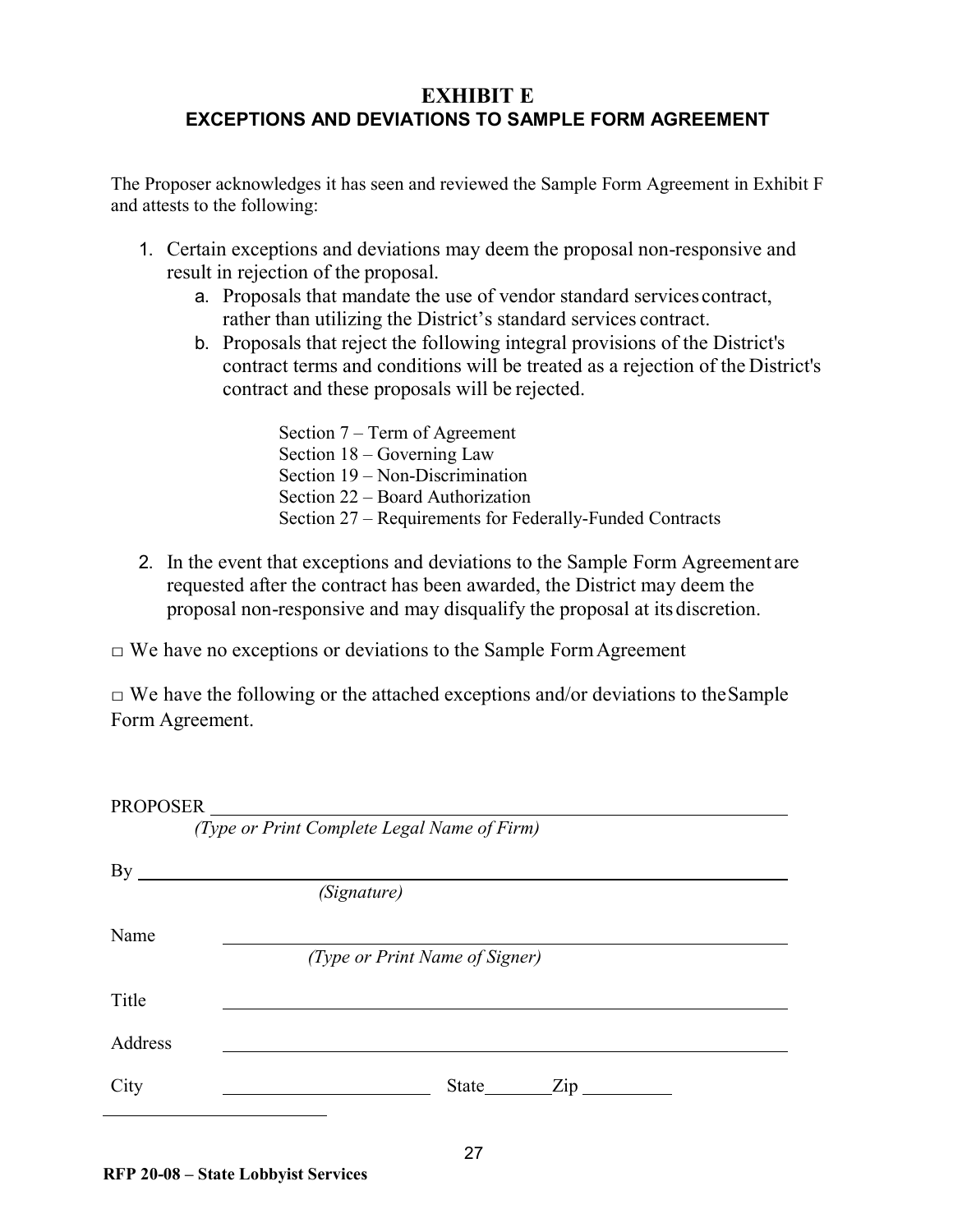### **EXHIBIT F SAMPLE FORM AGREEMENT**

### **PROFESSIONAL SERVICES AGREEMENT**

<span id="page-27-0"></span>PARTIES: LOS ANGELES COMMUNITY COLLEGE DISTRICT ("District") 770 Wilshire Boulevard Los Angeles, California 90017 ("District")

("Contractor")

DATE:

TERM OF AGREEMENT: One year with four one-year (subject to satisfactory annual review) option periods, with an Effective Start date of January 1, 2018 upon approval by the Board of Trustees of the Los Angeles Community College District on February 8, 2018.

## **RECITALS**

WHEREAS, the District is authorized to contract for the procurement of professional services as authorized by law; and

WHEREAS, the Contractor is specially licensed, trained, experienced and competent to perform the services described herein pursuant to this agreement;

NOW, THEREFORE, in consideration of the mutual covenants and conditions hereinafter contained, the parties hereby agree as follows:

#### **AGREEMENT**

1. **SERVICES**. The Contractor shall perform the Services set forth in Exhibit "A" (the "Services") in compliance with specifications and standards set forth in that Exhibit.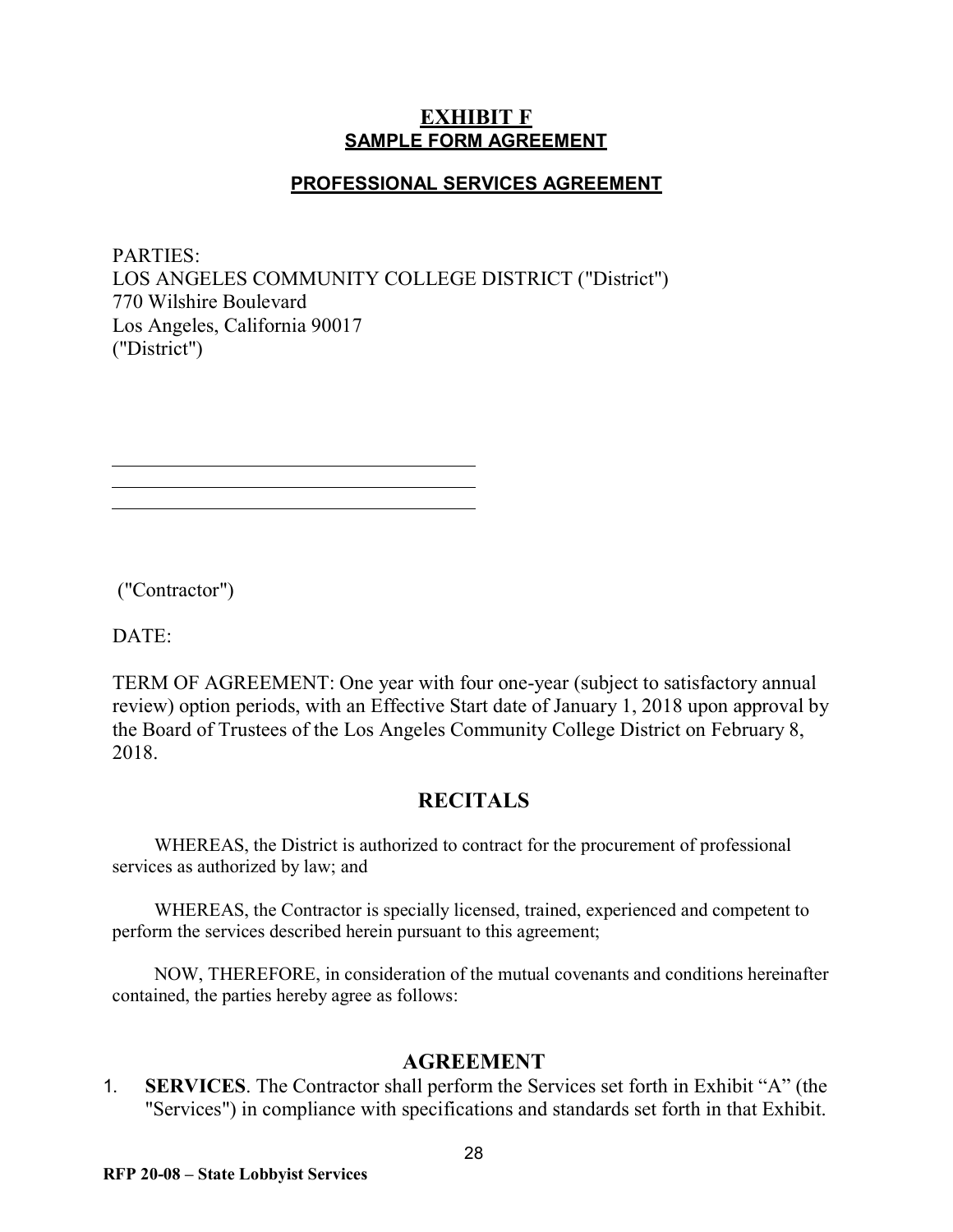The District shall have the right to order, in writing, changes in the scope of work or under the Services to be performed with any applicable version of the compensation paid hereunder agreed upon by the District and the Contractor. Any adjustment to fees, rate schedules, or schedule of performance can only be adjusted pursuant to written agreement between the parties.

2. **KEY PERSONNEL**. In performing the Services, Contractor hereby designates the following as "Key Personnel" under this Agreement. Contractor shall not reassign, replace or reduce the labor commitment of any Key Personnel without the prior written consent of the District.

- 3. **CONTRACT DOCUMENTS**. The complete contract between the Contractor and the District includes the following documents as applicable: the advertisement for Request For Proposals, the RFP conditions, requirements and specifications, the Contractor's proposal and its acceptance by the District, the District's contract, and all amendments thereto. Any of these documents shall be interpreted to include all provisions of the other documents as though fully set forth therein.
- 4. **WARRANTIES**. The Contractor warrants and represents that it is specially trained, qualified, duly licensed, experienced, and competent to provide the Services. The Contractor warrants that Services (and any goods in connection therewith) furnished hereunder will conform to the requirements of this agreement (including all descriptions, specifications and drawings made a part hereof) and in the case of goods will be merchantable, fit for their intended purposes, free from all defects in materials and workmanship and to the extent not manufactured pursuant to detailed designs furnished by the District, free from defects in design. The District's approval of designs or specifications furnished by the Contractor shall not relieve the Contractor of its obligations under this warranty. All warranties, including special warranties specified elsewhere herein, shall inure to the District, its successors, assigns, and users of the goods or services.
- 5. **FEES.** The District shall pay the Contractor the fees set forth in Exhibit B, in accordance with the terms and conditions of this Agreement. The Contractor represents that such fees do not exceed the Contractor's customary current price schedule. The District shall pay all applicable taxes; excepting, however, the federal excise tax, and all state and local property taxes, as college districts are exempt therefrom. Payment shall be made by the District's Accounts Payable Office upon submittal of invoice(s) approved by the Vice-Chancellor of Finance and Resource Development, or designee, at the District Educational Services Center.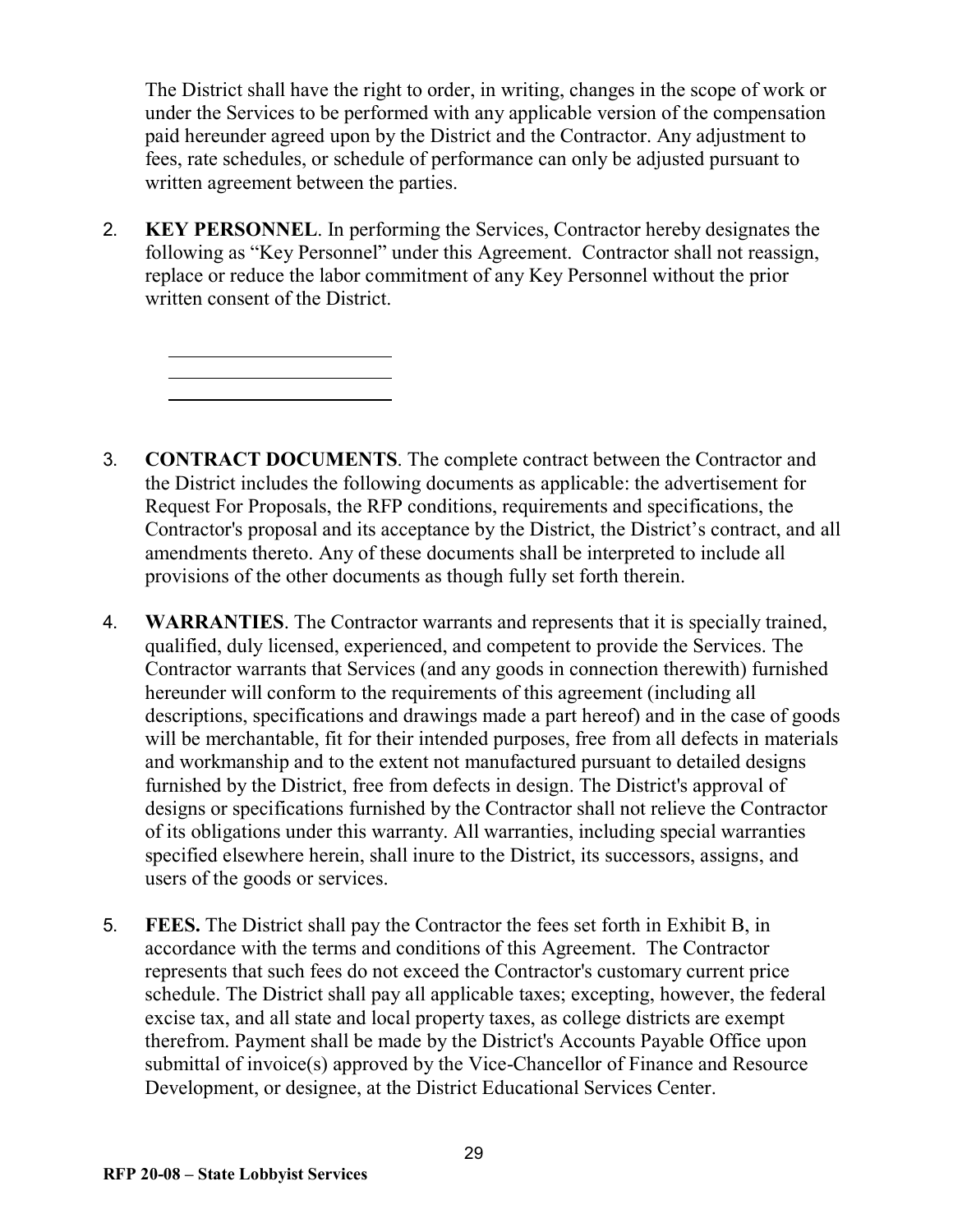- 6. **EXPENSES**. The Contractor shall assume all expenses incurred in connection with performance except as otherwise provided in this agreement.
- 7. **TERM OF AGREEMENT**. This agreement shall be for the term set forth above, unless sooner terminated pursuant to the terms hereof.
- 8. **TERMINATION OF AGREEMENT.** This agreement may be terminated by the District by providing 30 days' prior written notice to the Contractor or immediately upon breach of this agreement by the Contractor.
- 9. **DOCUMENTATION.** The Contractor agrees to provide to the District, at no charge, a sufficient number of nonproprietary manuals and other printed materials, as used in connection with the Services, and updated versions thereof, which are necessary or useful to the District in its use of the Services provided hereunder.
- 10. **RIGHTS IN DATA.** All technical communications and records originated or prepared by the Contractor pursuant to this agreement including papers, reports, charts, computer programs, and other documentation, but not including the Contractor's administrative communications and records relating to this agreement shall be delivered to and shall become the exclusive property of the District and may be copyrighted by the District. The ideas, concepts, know-how, or techniques relating to data processing, developed during the course of this agreement by the Contractor or jointly by the Contractor and the District can be used by either party in any way it may deem appropriate. All inventions, discoveries or improvements of the computer programs developed pursuant to this agreement shall be the property of the District. During the term of this agreement, certain information which the District deems confidential ("Confidential Information") might be disclosed to the Contractor. The Contractor agrees not to divulge, duplicate or use any Confidential Information obtained by the Contractor during the Contractor's engagement. Such Confidential Information may include, but is not limited to, student and employee information, computer programs, and data in the District's written records or stored on the District's computer systems.
- 11. **CONTRACTOR ACCOUNTING RECORDS.** Records of the Contractor's directly employed personnel, other consultants and reimbursable expenses pertaining to the work and records of account between the District and the Contractor shall be maintained on an accounting basis acceptable to the District and shall be available for examination by the District or its authorized representative(s) during regular business hours within one (1) week following a request by the District to examine such records. Failure by the Contractor to permit such examination within one (1) week of a request shall permit the District to withhold all further payments until such examination is completed unless an extension of time for examination is authorized by the District in writing.
- 12. **RELATIONSHIP OF PARTIES.** With regard to performance hereunder, the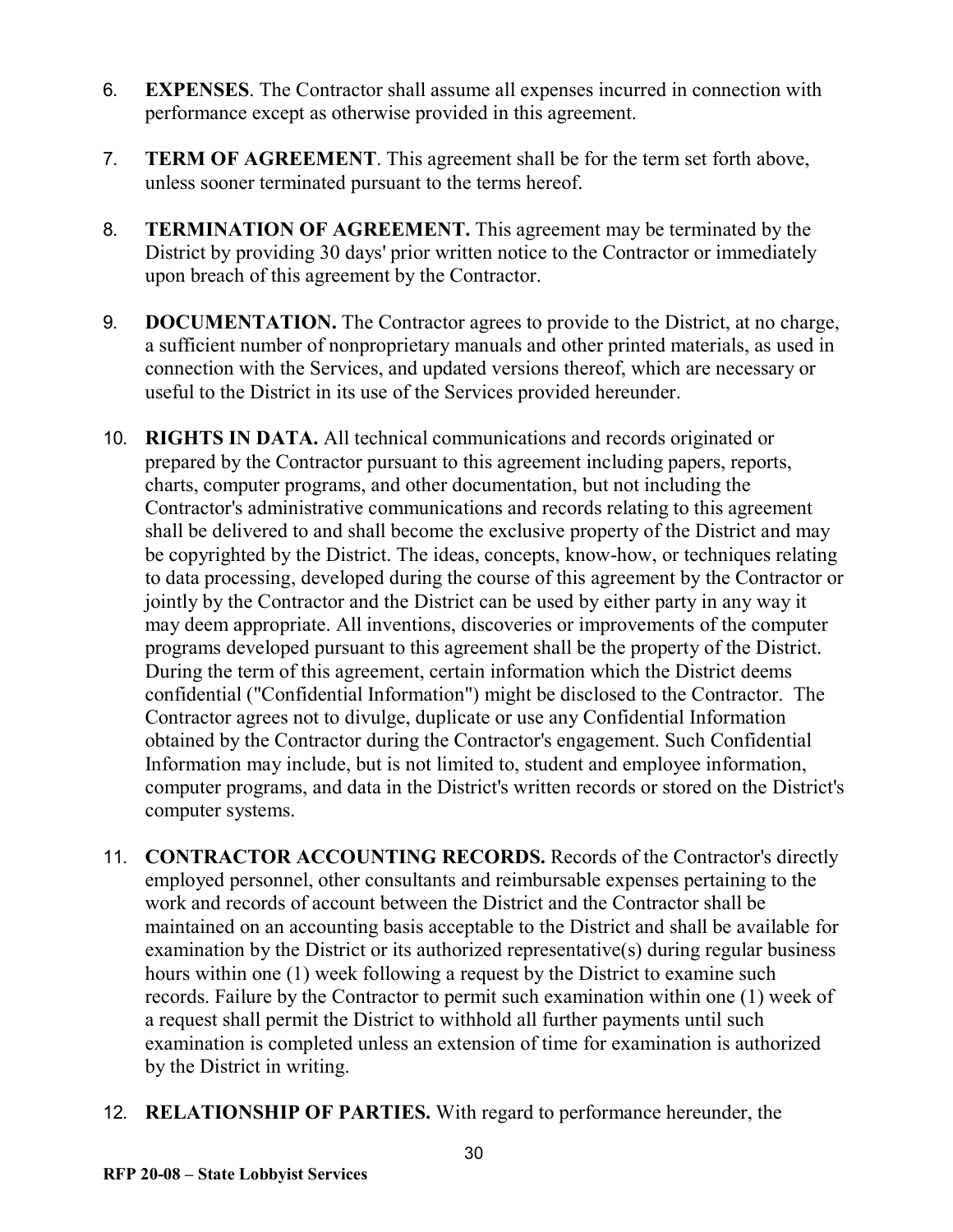Contractor is an independent contractor and not an officer, agent, partner, joint venturer, or employee of the District. The Contractor shall not, at any time, or in any manner, represent that it or any of its agents or employees is in any manner agents or employees of the District.

- 13. **DISTRICT REPRESENTATIVE.** The contact person set forth above or his or her designee shall represent the District in the implementation of this agreement.
- 14. **WAIVER OF DAMAGES; INDEMNITY.** The Contractor hereby waives and releases the District from any claims the Contractor may have at any time arising out of or relating in any way to this agreement, except to the extent caused by the District's willful misconduct. Notwithstanding the foregoing, the parties agree that in no event shall the District be liable for any loss of the Contractor's business, revenues or profits, or special, consequential, incidental, indirect or punitive damages of any nature, even if the District has been advised in advance of the possibility of such damages. This shall constitute the District's sole liability to the Contractor and the Contractor's exclusive remedies against the District. Except for the sole negligence or willful misconduct of the District the Contractor shall indemnify, hold harmless and defend the District and its Board of Trustees, officers, employees, and agents from any liability, losses, costs, damages, claims, and obligations relating to or arising from this agreement.

Without limiting the foregoing, the Contractor shall indemnify and hold harmless the District, and its Board of Trustees, officers, employees, and agents from all liability, losses, costs, damages, claims, and obligations of any nature or kind, including attorneys' fees, costs, and expenses, for infringement or use of any copyrighted or uncopyrighted composition, secret process, patented or unpatented invention, article or appliance, registered or unregistered trademark, servicemark, or tradename, furnished or used in connection with this agreement. The Contractor, at its own expense, shall defend any action brought against the District to the extent that such action is based upon a claim that the goods or software supplied by the Contractor or the operation of such goods infringes a patent, trademark, or copyright or violates a trade secret.

Each party hereto (the "Indemnifying Party") agrees to protect, indemnify, defend and hold harmless to the other party, and its affiliates, successors, assigns, directors, officers, employees, and agents, from and against any and all losses, claims, liens, liabilities and expenses whatsoever, arising from or relating to the performance of this Agreement but only to the extent of the Indemnifying Party's fault hereunder.

15. **INSURANCE.** Without limiting the Contractor's indemnification of the District and as a material condition of this agreement, the Contractor shall procure and maintain at its sole expense, for the duration of this agreement, insurance coverage with limits, terms and conditions at least as broad as set forth in this section. The Contractor shall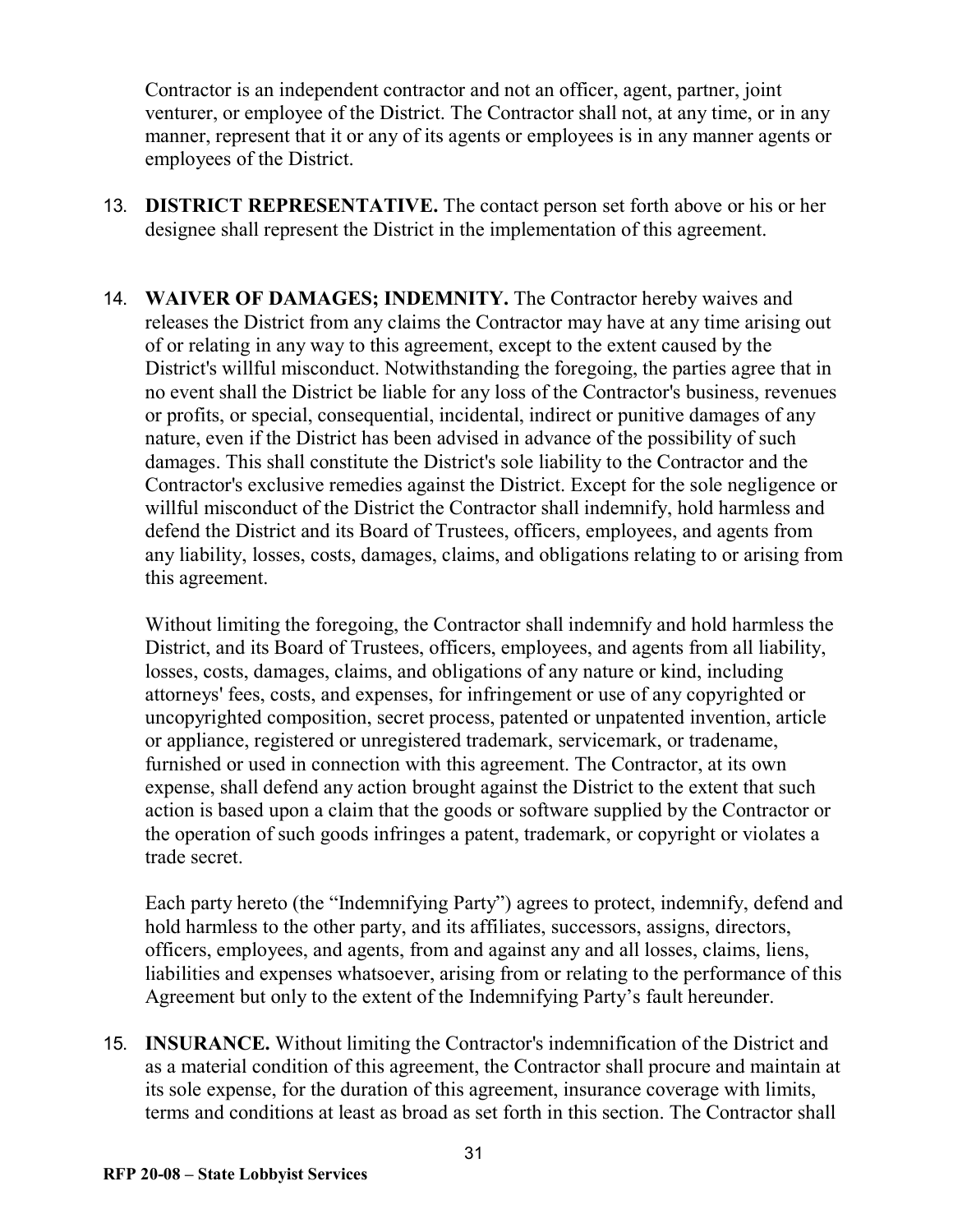secure and maintain, at a minimum, insurance as set forth below, with insurance companies acceptable to the District to protect the District from claims which may arise from operations under this agreement, whether such operations be by the Contractor or any subcontractor or anyone directly or indirectly employed by any of them. As a material condition of this agreement, the Contractor shall furnish to the District certificates of such insurance and endorsements, which shall include a provision for a minimum thirty-days' notice to the District prior to cancellation of or a material change in coverage.

The Contractor shall provide the following insurance:

- a) Commercial General Liability Insurance, "occurrence" form only, to provide defense and indemnity coverage to the Contractor and the District for bodily injury and property damage. Such insurance shall name the District as an additional named insured and shall have a combined single limit of not less than one million dollars (\$1,000,000) per occurrence. The policy so secured and maintained shall include personal injury, contractual or assumed liability insurance; independent contractors; premises and operations; products liability and completed operation; broad form property damage; broad form liability; and owned, hired and non-owned automobile insurance. The policy shall be endorsed to provide specifically that any insurance carried by the District which may be applicable to any claim or loss shall be deemed excess and non-contributory, and the Contractor's insurance primary, despite any provisions in the Contractor's policy to the contrary.
- b) Professional liability insurance in an amount not less than one million dollars (\$1,000,000) per incident.
- c) Workers' Compensation Insurance with limits as required by the Labor Code of the State of California and Employers Liability insurance limits of not less than one million dollars (\$1,000,000) per accident.
- d) Business auto liability insurance with coverage at least as broad as provided by Insurance Services office form CA 00 01 with limits not less than one million dollars (\$1,000,000) combined single limit, including owned, non-owned, and hired autos;

Failure to maintain the insurance and furnish the required documents may terminate this agreement without waiver of any other remedy the District may have under law.

- 16. **AMENDMENTS.** This agreement is the entire agreement between the parties as to its subject matter and supersedes all prior or contemporaneous understandings, negotiations, or agreements between the parties, whether written or oral, with respect thereto. This agreement may be amended only in a writing signed by both parties.
- 17. **ASSIGNMENT.** This agreement may not be assigned or otherwise transferred, in whole or in part, by either the District or the Contractor without prior written consent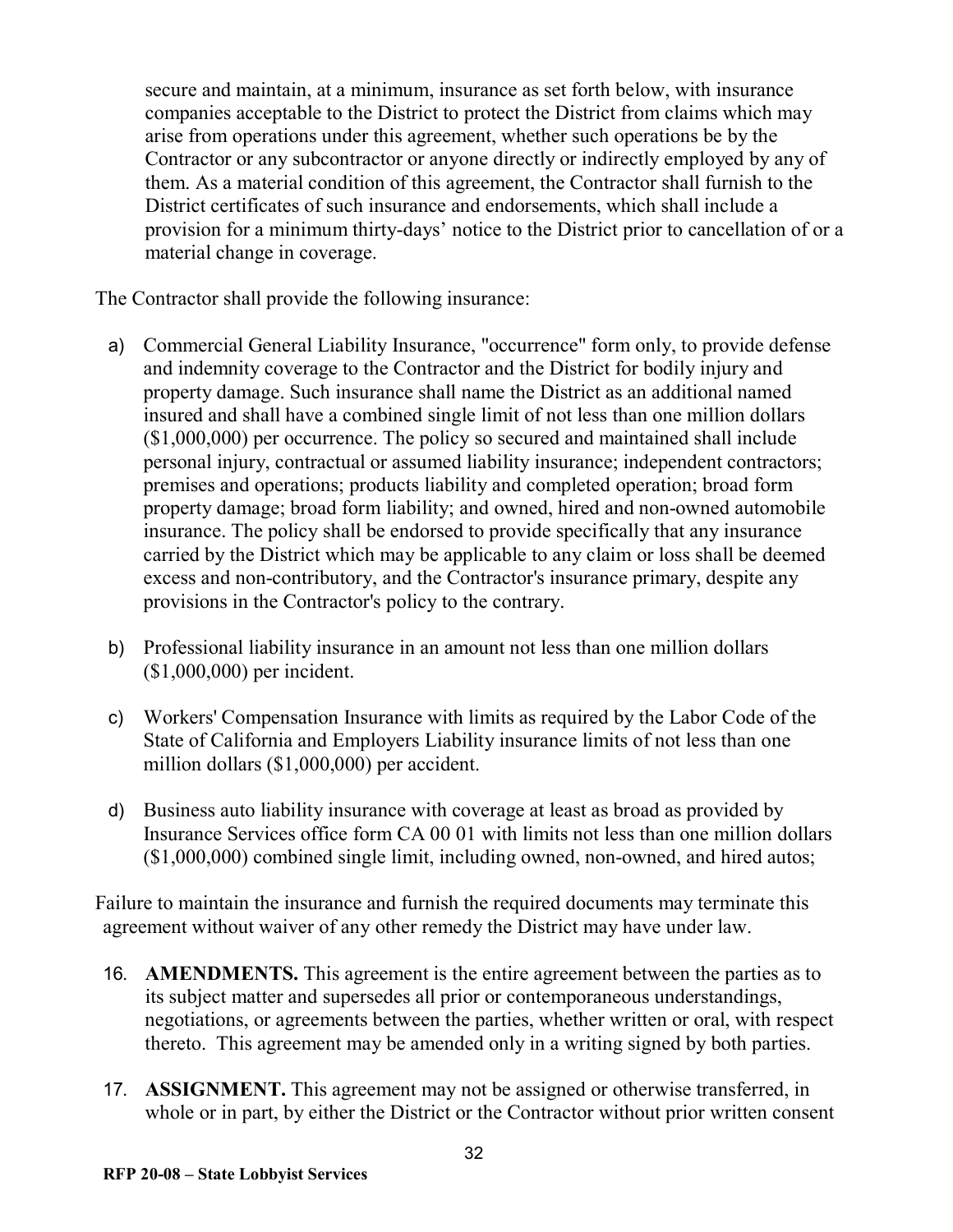of the other.

- 18. **GOVERNING LAW.** This agreement shall be deemed to have been executed and delivered within the State of California, and the rights and obligations of the parties hereunder, and any action arising from or relating to this agreement, shall be construed and enforced in accordance with, and governed by, the laws of the State of California or United States law, without giving effect to conflict of laws principles. Any action or proceeding arising out of or relating to this agreement shall be brought in the county of Los Angeles, State of California, and each party hereto irrevocably consents to such jurisdiction and venue, and waives any claim of inconvenient forum.
- 19. **NONDISCRIMINATION.** The Contractor hereby certifies that in performing work or providing services for the District, there shall be no discrimination in its hiring, employment practices, or operation because of sex, race, religious creed, color, ancestry, national origin, physical disability, mental disability, medical condition, marital status, or sexual orientation, except as provided for in section 12940 of the Government Code. The Contractor shall comply with applicable federal and California anti- discrimination laws, including but not limited to, the California Fair Employment and Housing Act, beginning with Section 12900 of the California Government Code, the provisions of the Civil Rights Act of 1964 (Pub. L. 88-352; 78 Stat. 252) and Title IX of the Education Amendments of 1972 (Pub. L. 92-318) and the Regulations of the Department of Education which implement those Acts. The Contractor agrees to require compliance with this nondiscrimination policy by all subcontractors employed in connection with this agreement.
- 20. **EQUAL OPPORTUNITY EMPLOYER.** The Contractor, in the execution of this agreement, certifies that it is an equal employment opportunity employer.
- 21. **ATTORNEYS' FEES AND COSTS.** If either party shall bring any action or proceeding against the other party arising from or relating to this agreement, each party shall bear its own attorneys' fees and costs, regardless of which party prevails.
- 22. **BOARD AUTHORIZATION.** The effectiveness of this agreement is expressly conditioned upon approval by the District's Board of Trustees.
- 23. **SEVERABILITY.** The Contractor and the District agree that if any part, term, or provision of this agreement is found to be invalid, illegal, or unenforceable, such invalidity, illegality, or unenforceability shall not affect other parts, terms, or provisions of this agreement, which shall be given effect without the portion held invalid, illegal, or unenforceable, and to that extent the parts, terms, and provisions of this agreement are severable.
- 24. **TERMINATION FOR NON-APPROPRIATION OF FUNDS.** If the term of this agreement extends into fiscal years subsequent to that in which it is approved, such continuation of the agreement is contingent on the appropriation and availability of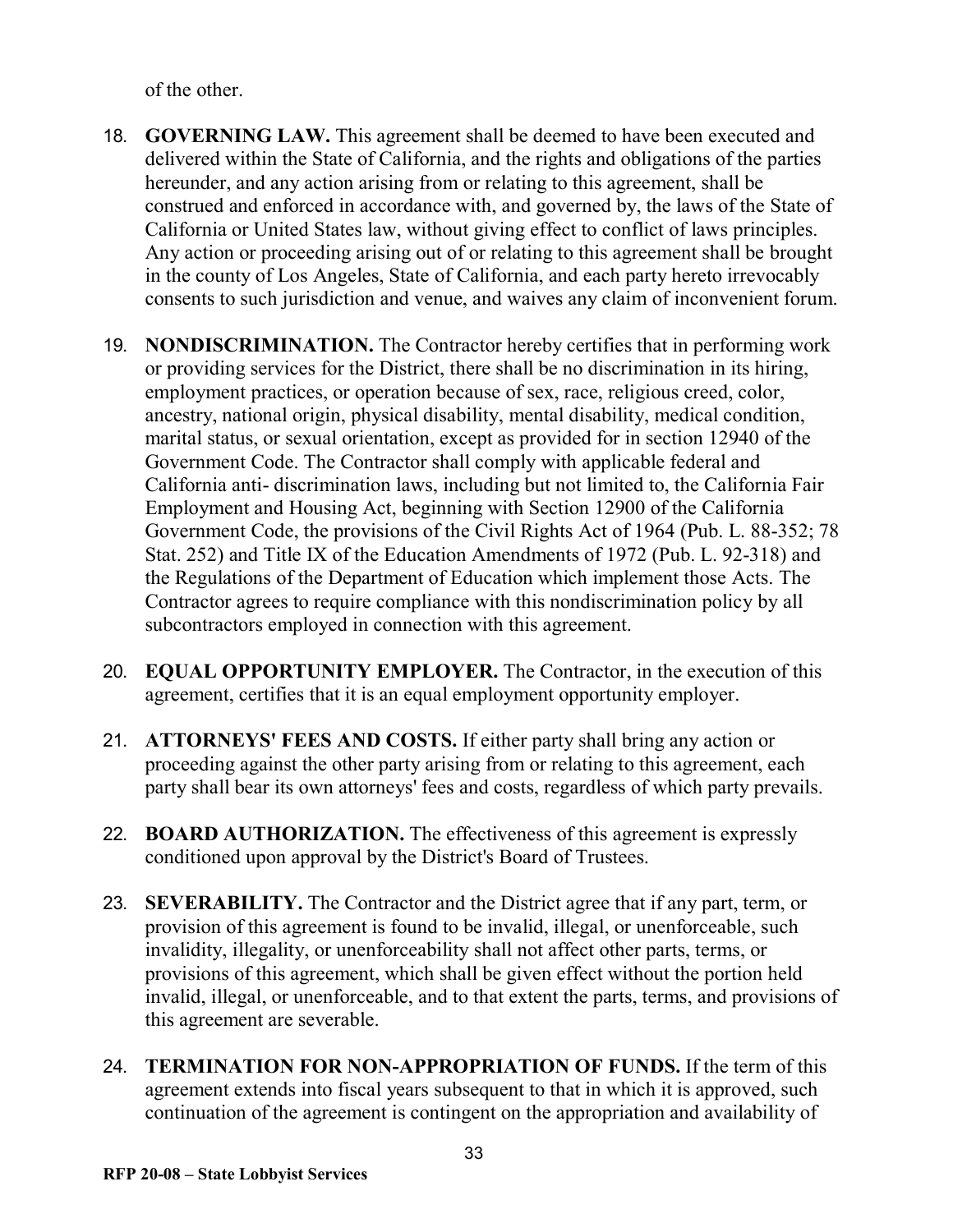funds for such purpose, as determined in good faith by the District. If funds to effect such continued purpose are not appropriated or available as determined in good faith by the District, this agreement shall automatically terminate and the District shall be relieved of any further obligation.

- 25. **NOTICE.** Any notice required to be given pursuant to the terms of this agreement shall be in writing and served personally or by deposit in the United States mail, postage and fees fully prepaid, addressed to the applicable address set forth above. Service of any such notice if given personally shall be deemed complete upon delivery, and if made by mail shall be deemed complete on the day of actual receipt or at the expiration of 2 business days after the date of mailing, whichever is earlier.
- 26. **CONFLICTS OF INTEREST.** The Contractor agrees not to accept any employment or representation during the term of this agreement which is or may likely make the Contractor financially interested. (as provided in California Government Code Sections 1090 and 87100) in any decision made by the District on any matter in connection with which the Contractor has been retained pursuant to this agreement.

## **27. REQUIREMENTS FOR FEDERALLY FUNDED CONTRACTS.**

A.) If this Agreement is funded by the District, in whole or in part, from revenues received from the Federal Government, then the following additional provisions shall apply. It shall be the Contractor's responsibility to ascertain if Federal funds are involved. B.) Contractor, and any subcontractors at any tier, shall comply with E.O. 11246, "Equal Employment Opportunity," as amended by E.O. 11375, "Amending Executive Order 11246 Relating to Equal Employment Opportunity," and as supplemented by regulations at 41 CFR part 60, "Office of Federal Contract Compliance Programs, Equal Employment Opportunity, Department of Labor."

C.) No contract, or any subcontract at any tier, shall be made to parties listed on the General Services Administration's List of Parties Excluded from Federal Procurement or Nonprocurement Programs in accordance with E.O.s 12549 and 12689, "Debarment and Suspension." This list contains the names of parties debarred, suspended, or otherwise excluded by agencies, and contractors declared ineligible under statutory or regulatory authority other than E.O. 12549. Contractors with awards that exceed the small purchase threshold (currently \$100,000) shall provide the required certification regarding its exclusion status and that of its principal employees.

28. **DISTRICT AUTHORITY.** . The Chancellor, Deputy Chancellor, Director of Business Services, Contracts Manager, Chief Facilities Executive, Director of Facilities Planning and Development, College President or Vice President of Administrative Services have delegated authority from the District Board of Trustees to bind the District contractually. Persons acting in positions not specified above or having specific delegated authority the Board of Trustees and those in the capacity as project managers or consultants to the District do not have authority to: (1) obligate or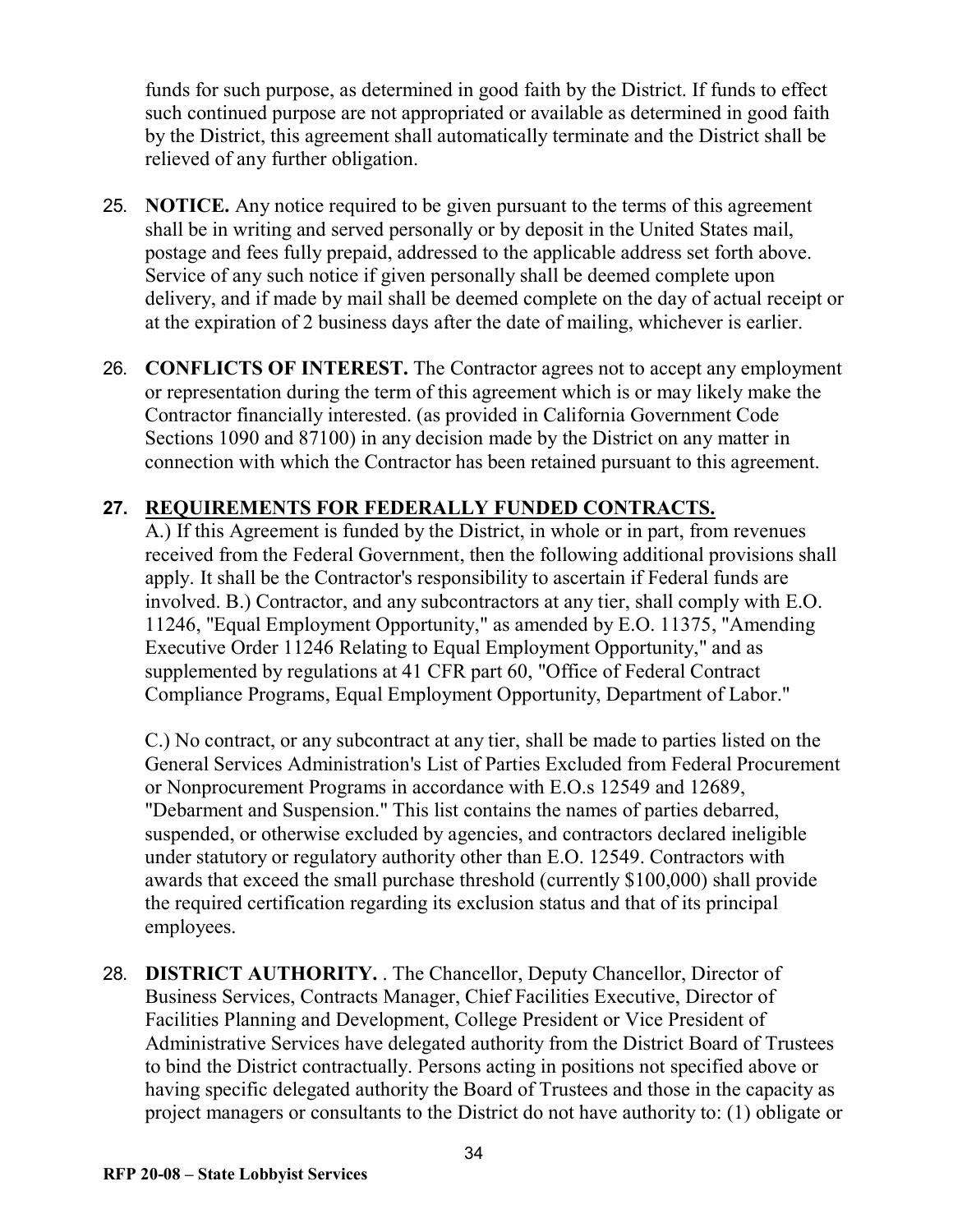commit the District to any payment of money; (2) obligate District to any modification to this Contract or the Contract Sum; (3) relieve Contractor of any of its obligations under this Contract; or (4) approve or order any Work to be done or materials, equipment or supplies to be delivered.

**IN WITNESS WHEREOF**, the parties hereto have executed this agreement in Los Angeles, California, on the date set forth above.

-DISTRICT-LOS ANGELES COMMUNITY COLLEGE DISTRICT By BOARD OF TRUSTEES OF THE LOS ANGELES COMMUNITY COLLEGE DISTRICT

By

- CONTRACTOR -

By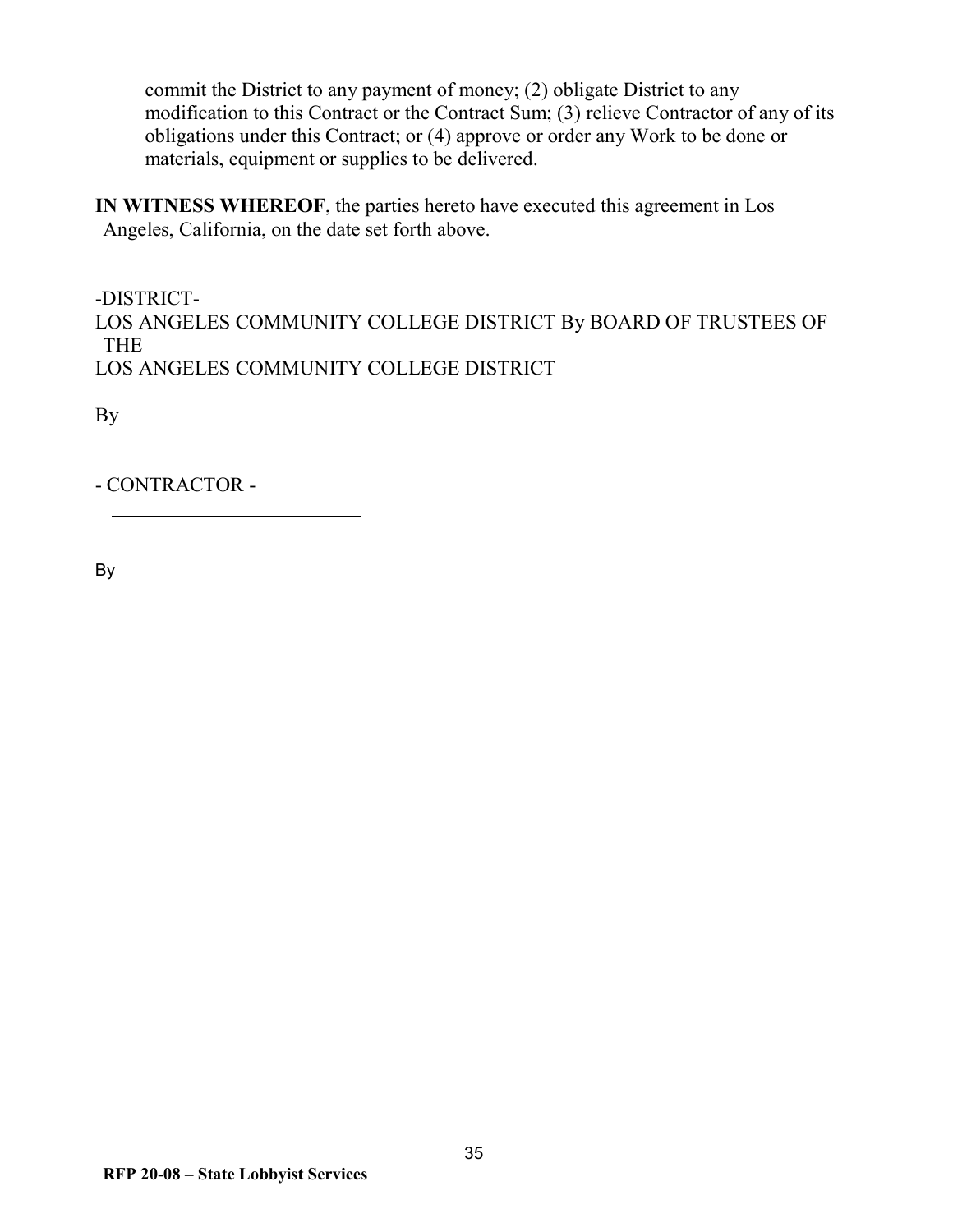## **EXHIBIT G**

## <span id="page-35-0"></span>**CERTIFICATION OF LOCAL, SMALL, AND EMERGING, DISABLED VETERAN BUSINESS**

The undersigned, a duly authorized officer of

\_\_\_\_\_\_\_\_\_\_\_\_\_\_\_\_\_\_\_\_\_\_\_\_\_\_\_\_\_\_\_\_\_\_\_\_\_\_\_\_\_\_\_\_\_\_\_\_\_, does hereby certify, represent and warrant the following statement(s) below: (Please check all statement boxes that apply.)

- A. Bidder/Proposer is a "Small" business that has met the applicable ownership, operation, and size requirements, and has been certified by a Federal agency or a California public agency as a small business enterprise.
- B. Bidder/Proposer is a "Local" business has its principal place of business in the County of Los Angeles.
- C. Bidder/Proposer is an "Emerging" business that has been in business in its substantially current form for only up to five (5) years.
- D. Bidder/Proposer is a "Disabled Veteran Owned" business that is fifty-one-percent (51%) owned and operated by one or more disabled veterans certified by the State of California Department of General Services or a Federal government agency.

<span id="page-35-1"></span>Date:  $\Box$ 

*Name of Bidder/Proposer*

By: \_\_\_\_\_\_\_\_\_\_\_\_\_\_\_\_\_\_\_\_\_\_\_\_\_\_\_\_\_\_\_\_\_\_\_

*Authorized Officer Signature*

*Title*